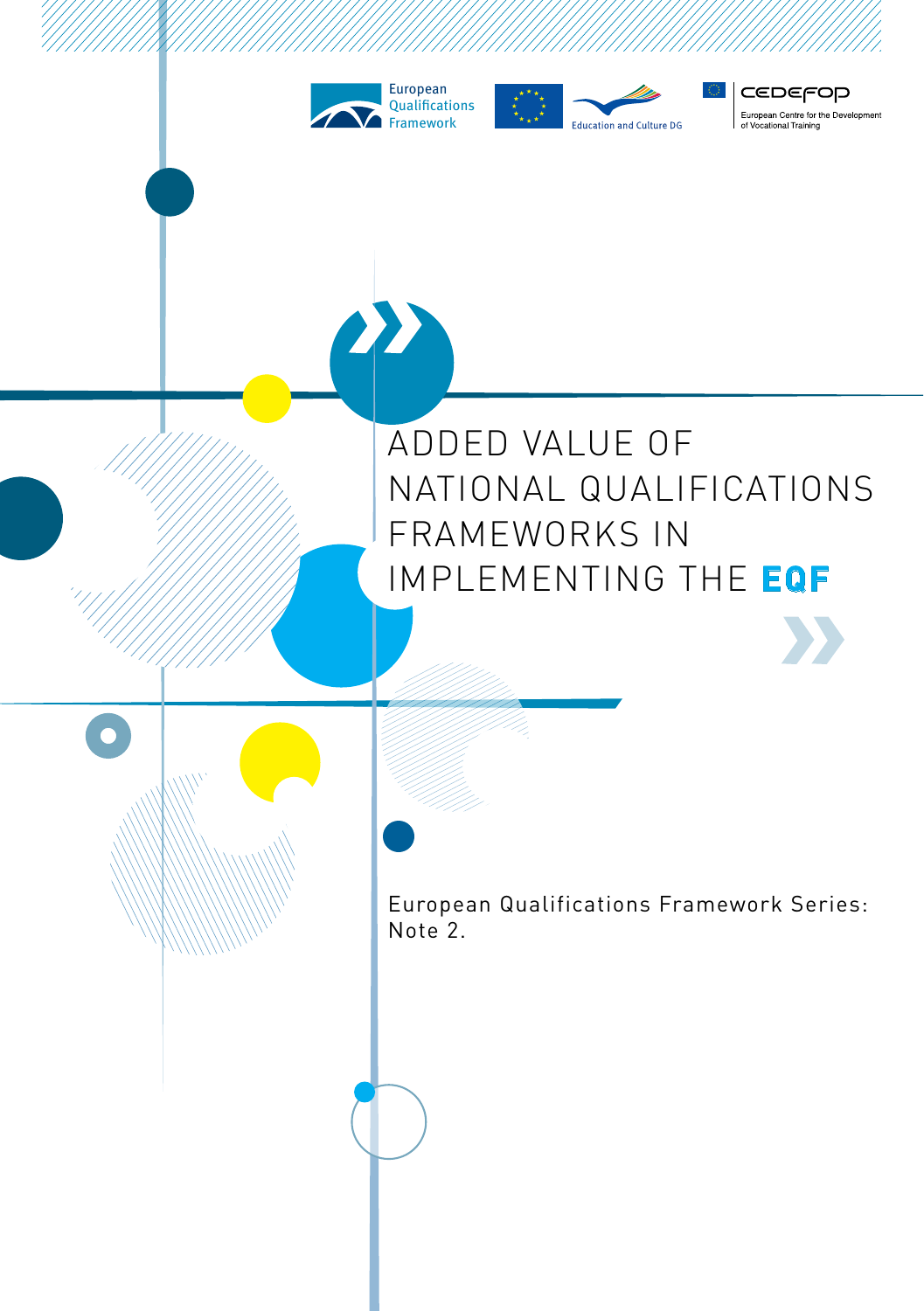### Europe Direct is a service to help you find answers to your questions about the European Union

Freephone number (\*):



(\*) Certain mobile telephone operators do not allow access to 00 800 numbers or these calls may be billed.

More information on the European Union is available on the Internet (http://europa.eu).

Cataloguing data can be found at the end of this publication.

Luxembourg: Publications Office of the European Union, 2010

ISBN 978-92-79-15214-6 doi: 10.2766/6360

© European Union, 2010 Reproduction is authorised provided the source is acknowledged.

*Printed in Belgium*

Printed on white chlorine-free paper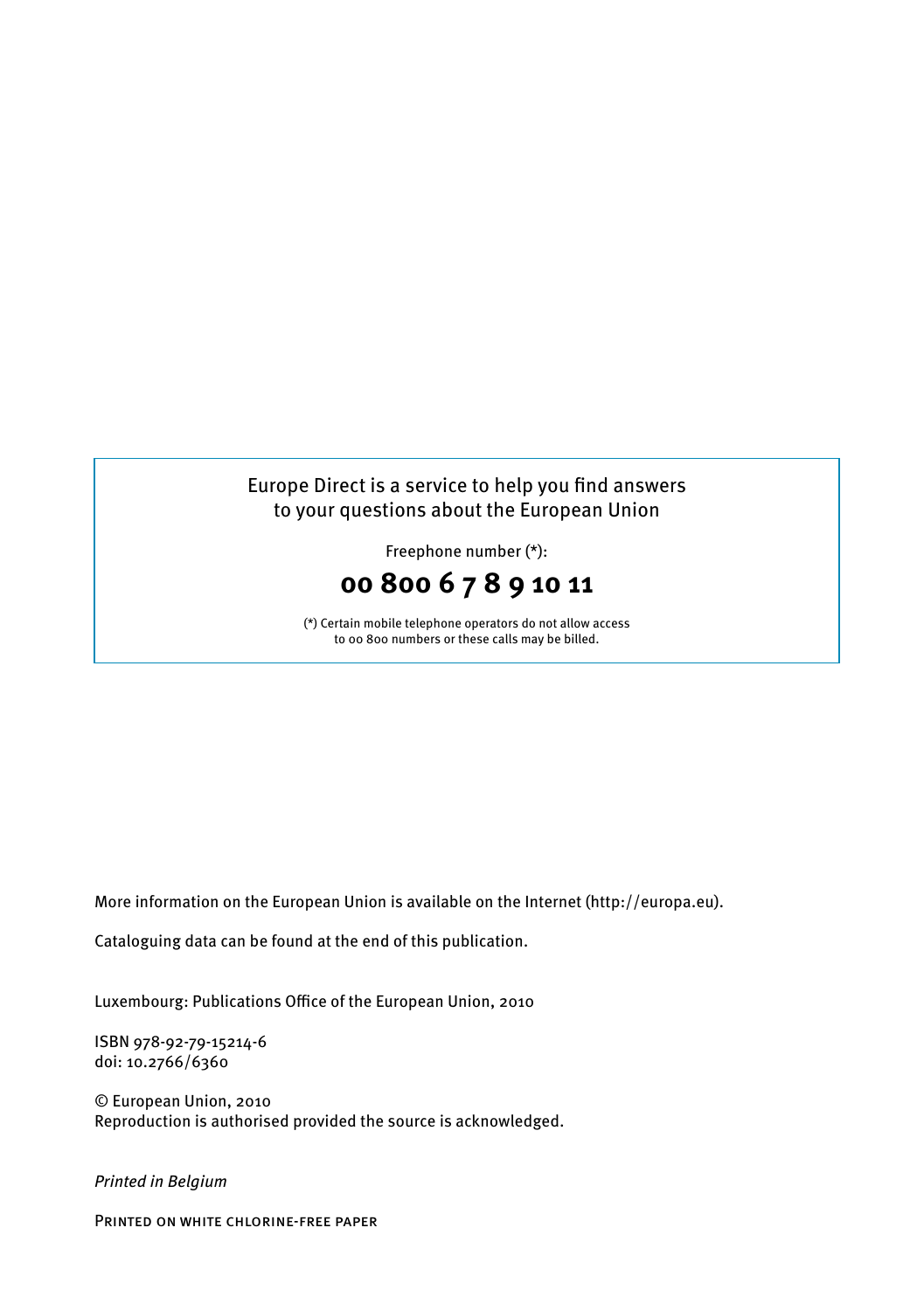European Qualifications Framework Series: Note 2.

### ADDED VALUE OF NATIONAL QUALIFICATIONS FRAMEWORKS IN IMPLEMENTING THE **EQF**

Jens Bjornavold (Cedefop) and Mike Coles (UK). February 2010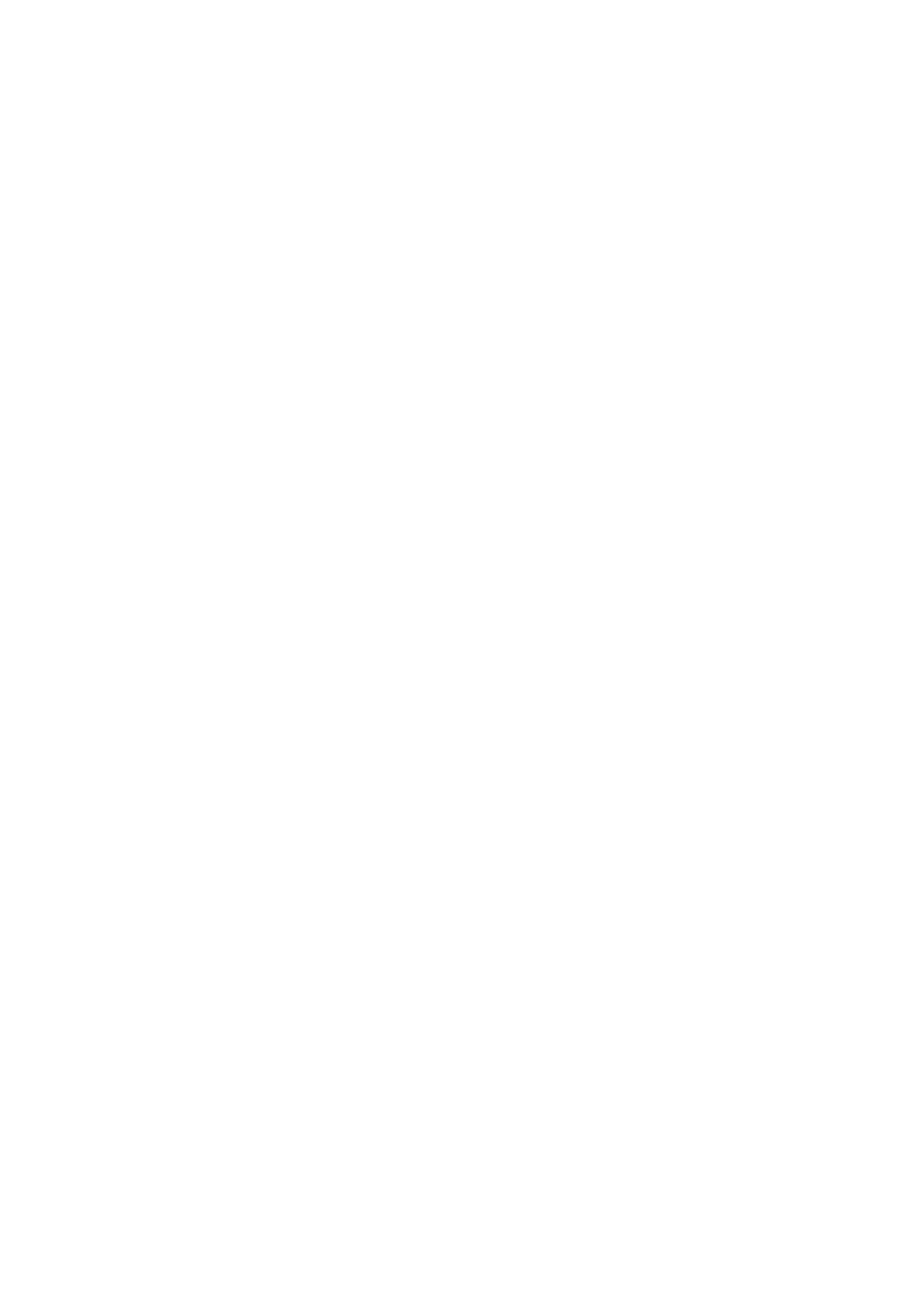### **Contents**

| 1. Introduction – and why is this the time to consider            |
|-------------------------------------------------------------------|
|                                                                   |
| 2. The basis for National Qualifications Frameworks – key ideas 9 |
|                                                                   |
|                                                                   |
|                                                                   |
|                                                                   |
|                                                                   |
|                                                                   |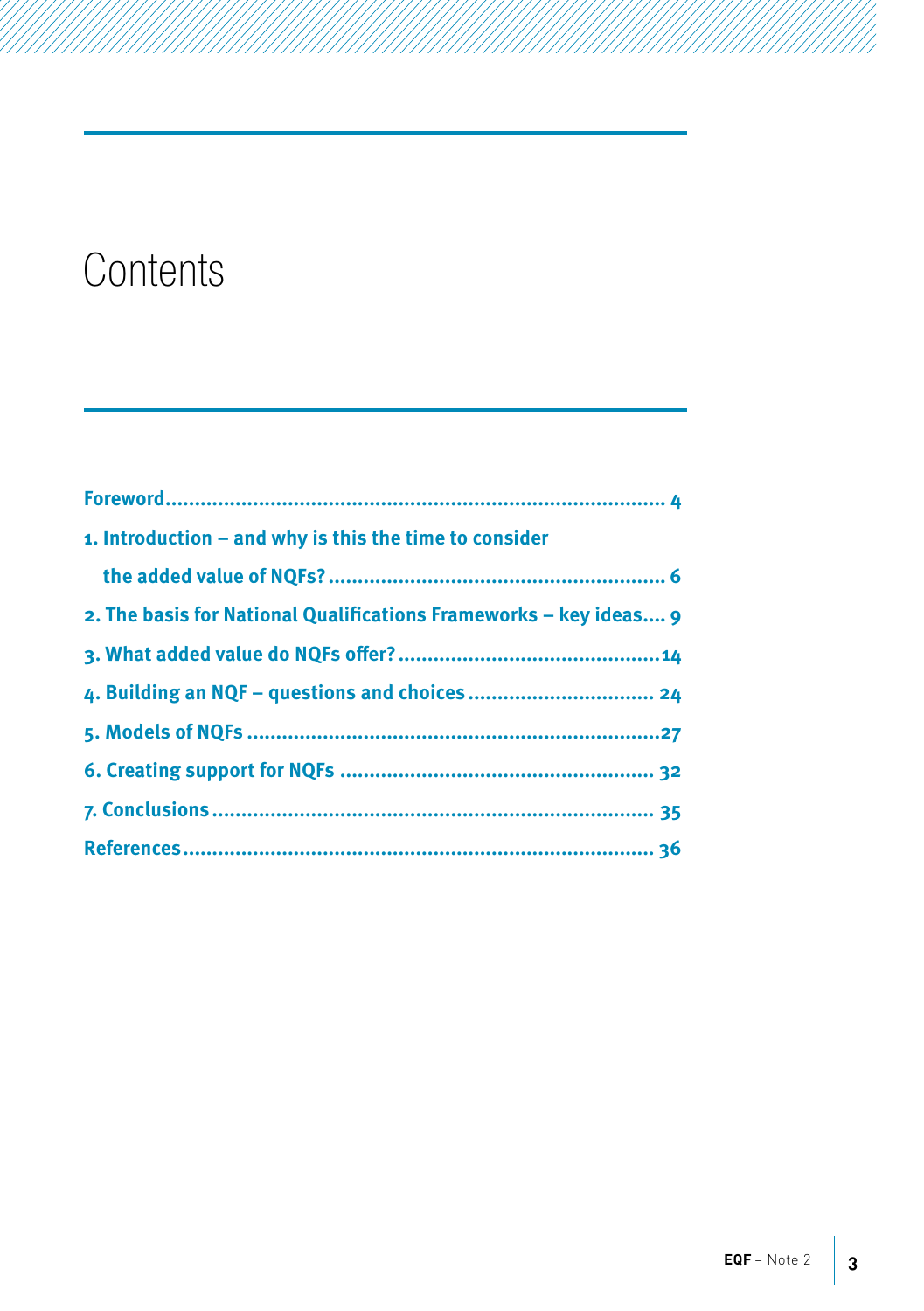### <span id="page-5-0"></span>Foreword

This EQF note is written for those policy makers and qualifications experts at European and national level who are involved in implementing the EQF. The note is the second in a series of EQF notes and is focusing on the challenges involved in taking forward the objectives of the EQF at national level.

An important purpose of the note is to support the design and implementation of national qualifications frameworks (NQFs) as tools for implementing the EQF at national level. According to the EQF Recommendation $^{\rm 1}$  countries are invited (by 2010) to relate their qualifications systems to the EQF by

- » referencing, in a transparent manner, their qualifications levels to the levels set out by the EQF, and, where appropriate,
- » by developing national qualifications frameworks in accordance with national legislation and practise.

Almost all European countries involved in the 'Education and Training 2010' work programme have seen it as beneficial to develop national qualifications frameworks that reflect the objectives and the scope of the EQF. This reflects a broad agreement on the potential benefits of such frameworks for facilitating European mobility and for promoting lifelong learning. However, the rapid pace of developments - along with the fact that only 4 countries $^2$  actually had established an NQF at the time of the adoption of the EQF Recommendation - suggest advantages for national experts to engage in a systematic dialogue and exchange of experiences on the design and development of NQFs.



<sup>1</sup> Recommendation of the European Parliament and of the Council 23 April 2008 on the establishment of the European Qualifications Framework for lifelong learning. *Official Journal of the European Union*, C 111, 6.5.2008

<sup>2</sup> Ireland, France, Malta and UK.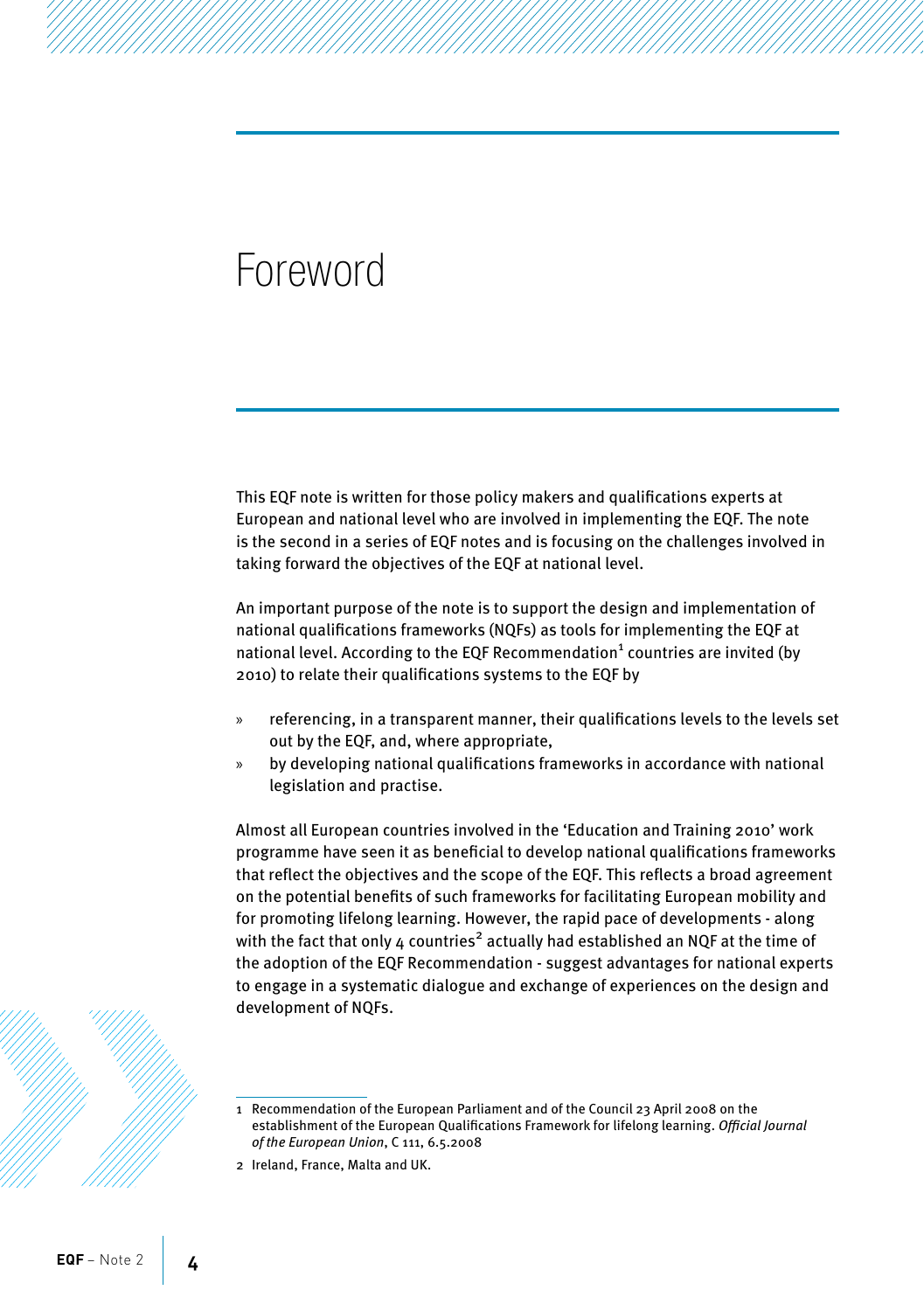This need for systematic exchange of experiences has been recognised by the EQF Advisory Group set up in 2008 and has in particular been followed up in a series of peer learning activities (in Budapest in 2007, Krakow and London in 2008 and Berlin and Valletta in 2009) organised by the 26 countries that participate in the Cluster on Recognition of Learning Outcomes. This note has been endorsed by the EQF Advisory Group as well as by the Cluster as helpful in supporting the development of NQFs in Member States and contributing to a sharing of experiences that will help policy development at national level.

The discussions in the peer learning activities have increasingly focused on the types of added value that NQFs can bring to countries. This note is based on the systematic exchange of experiences in these peer learning activities and aims to make these available for a broader public. It follows that this note is not written as a full review of NQFs, indeed whilst commentators have speculated on the positive and negative effects of NQFs there has been to date no full scale evaluation of NQFs in a range of different national settings<sup>3</sup>. The national reviews of NQFs have tended, at least until recently<sup>4</sup>, to focus on evaluating the process of implementing an NQF rather than attempting to measure impact on citizens and the labour market<sup>5</sup>.

<sup>3</sup> The International Labour Organisation has recently commissioned such a study. ILO, Allais, S (in press), The impact and implementation of NQFs: Report of a study in 16 countries, Geneva

<sup>4</sup> South Africa has recently published a full scale impact review of the South African Qualifications Framework. See [www.saqa.org.za](http://www.saqa.org.za)

<sup>5</sup> Cedefop will carry out a regular mapping and analysis of NQF developments in the EU and EEA countries. These reports, updated twice a year, are available on the Cedefop web page. <http://www.cedefop.europa.eu/EN/publications/5030.aspx>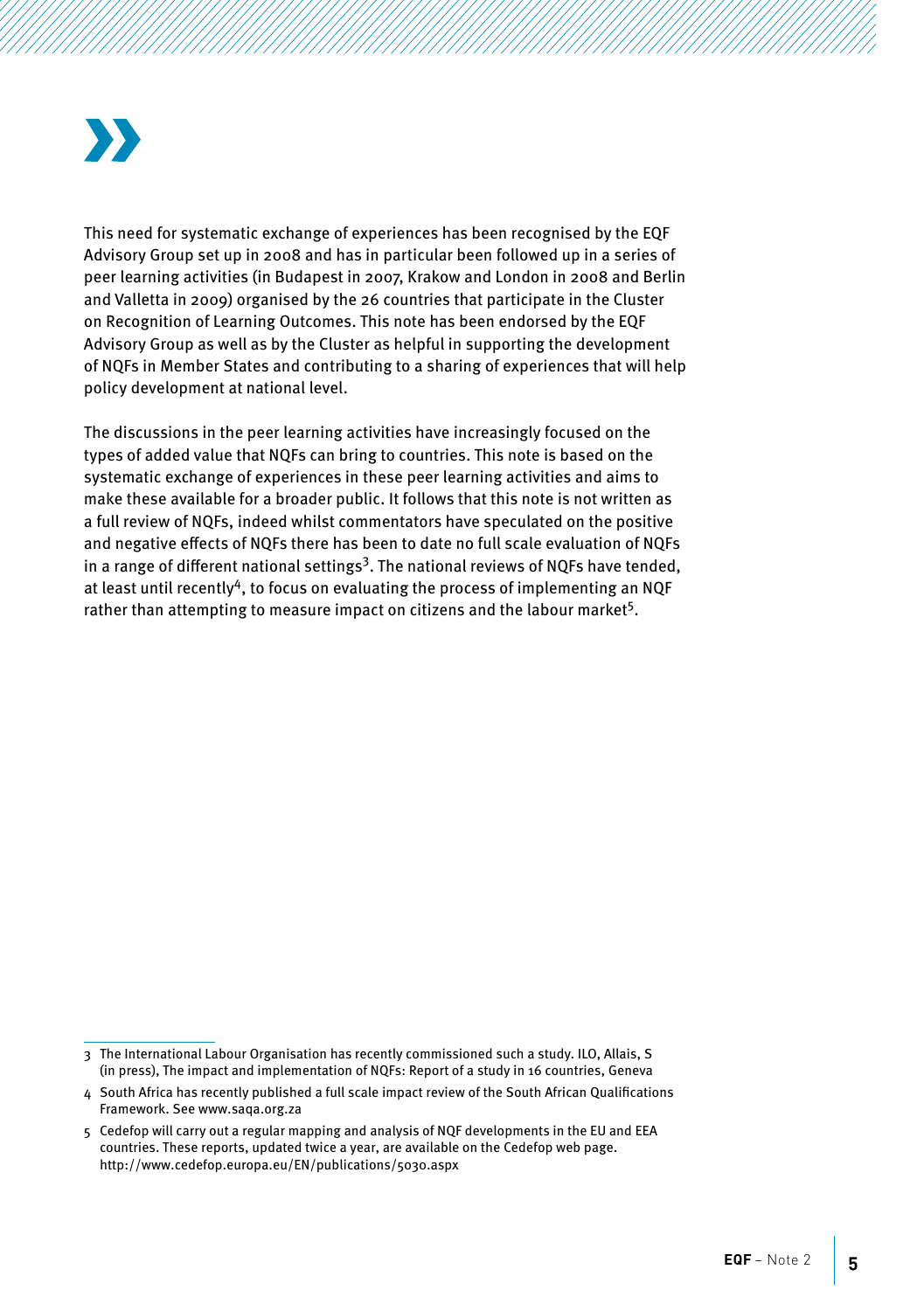<span id="page-7-0"></span>1. Introduction – and why is this the time to consider the added value of NQFs?

The purpose of this note is to reflect on and summarise national discussions and experiences as regards design, development and implementation of National Qualifications Frameworks (NQFs). While particular emphasis will be given to the added value of frameworks at national and European level, their potential limitations will also be discussed to some extent, stressing the need for realism and a certain amount of caution. The note takes as its starting point that NQFs are important at two main levels.

- » They are increasingly influencing national reforms of education, training and qualifications systems, in particular in terms of addressing the challenges of lifelong and lifewide learning.
- » They support the implementation of the European Qualifications Framework.

In their most basic sense NQFs can be understood as classifiers specifying the relationship – horizontally and vertically - between different qualifications. This is not a new idea. For many centuries the trade organisations in many countries have exercised control over the right to practice in relation to explicitly defined hierarchies of skills within the trades. Parallel hierarchies were developed by universities and have been widely accepted as regulators of academic progression - within and between countries. These well known arrangements can be seen as forerunners of the national and international qualifications frameworks currently being developed and implemented.

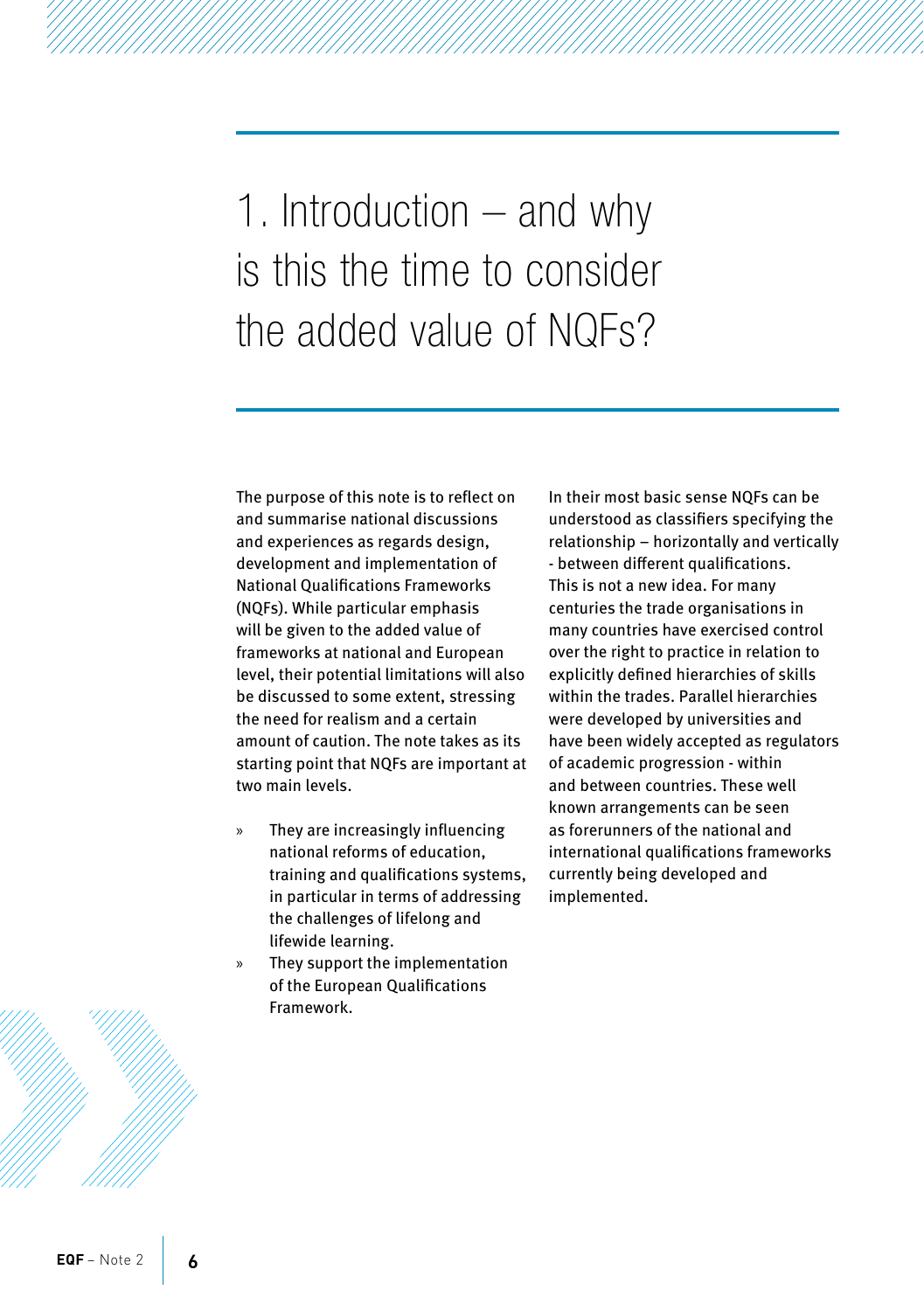What is new about the modern national qualification framework is the interest of governments in developing comprehensive frameworks<sup>6</sup> that incorporate qualifications from different education and training sectors (general, vocational and academic). The new frameworks are thus often linked to lifelong learning strategies and are also in many cases open to the learning taking place outside formal education and training, at work and in leisure. These modern NQFs potentially go beyond the role of classifiers ('qualification grids') and aim at a redefinition of the way qualifications are related to each other, how they are valued and eventually put into use in our societies. Modern NQFs can thus be described as 'instruments with a vision' questioning current education and training practises and challenging existing professional and sectoral interests. Designing an NQF is thus something more than agreeing on a set of technical features (a hierarchy of levels of learning) it is about creating a platform for (cross-institutional and cross-sectoral) dialogue and – eventually – mutual trust.

Reflecting the above vision of comprehensive NQFs, the last few years have seen a dramatic increase in interest and activity. We can speak of an international 'snowball-effect' - in 2004 there were a handful of countries<sup>7</sup> with frameworks and today there are more than 50 countries around the world<sup>8</sup> with frameworks and at least 20 more countries considering the decision to develop one. These developments have been stimulated by international organisations like the OECD<sup>9</sup>, the ILO<sup>10</sup>,<sup>11</sup> and the ETF<sup>12</sup> discussing NQFs as instruments for the modernisation of education and training systems and their potential for facilitating lifelong learning.

European NQF developments are currently particularly strong. Countries with very different education and training systems and traditions have

- 8 The Purpose of the European Qualifications Framework in an International Context, Presentation by Jens Bjornavold and Arjen Deij in the ETF conference 'The European Qualifications Framework. Linking to a Globalised World', 29-30 January 2009, Brussels
- 9 OECD (2007); Qualifications systems. Bridges to lifelong learning, Paris
- 10ILO, Allais, S (in press), The impact and implementation of NQFs: Report of a study in 16 countries. Geneva
- 11 ILO, Ron Tuck, (2007), An Introductory guide to National Qualifications Frameworks; conceptual; and practical issues for policy makers, Geneva
- 12Developing qualifications frameworks: a tool for modernising education and training? analysis of the experiences of ETF partner countries in building national qualifications frameworks, ETF, forthcoming (expected in June 2010)

<sup>6</sup> In this note we speak of comprehensive National Qualifications Frameworks as something distinct from overarching frameworks. The following definitions of the two terms have been suggested by Sjur Bergan (2009):

A comprehensive qualifications framework is one that covers all levels and parts of education. Many of the national qualifications frameworks that have been developed so far are comprehensive. The EQF is a comprehensive and overarching framework, since it covers several systems and all levels and kinds of education. The QF-EHEA is overarching, since it covers several education systems, but it is not comprehensive, since it covers only higher education.

<sup>7</sup> Including the countries of the UK, Ireland, France, SouthAfrica, Australia, New Zealand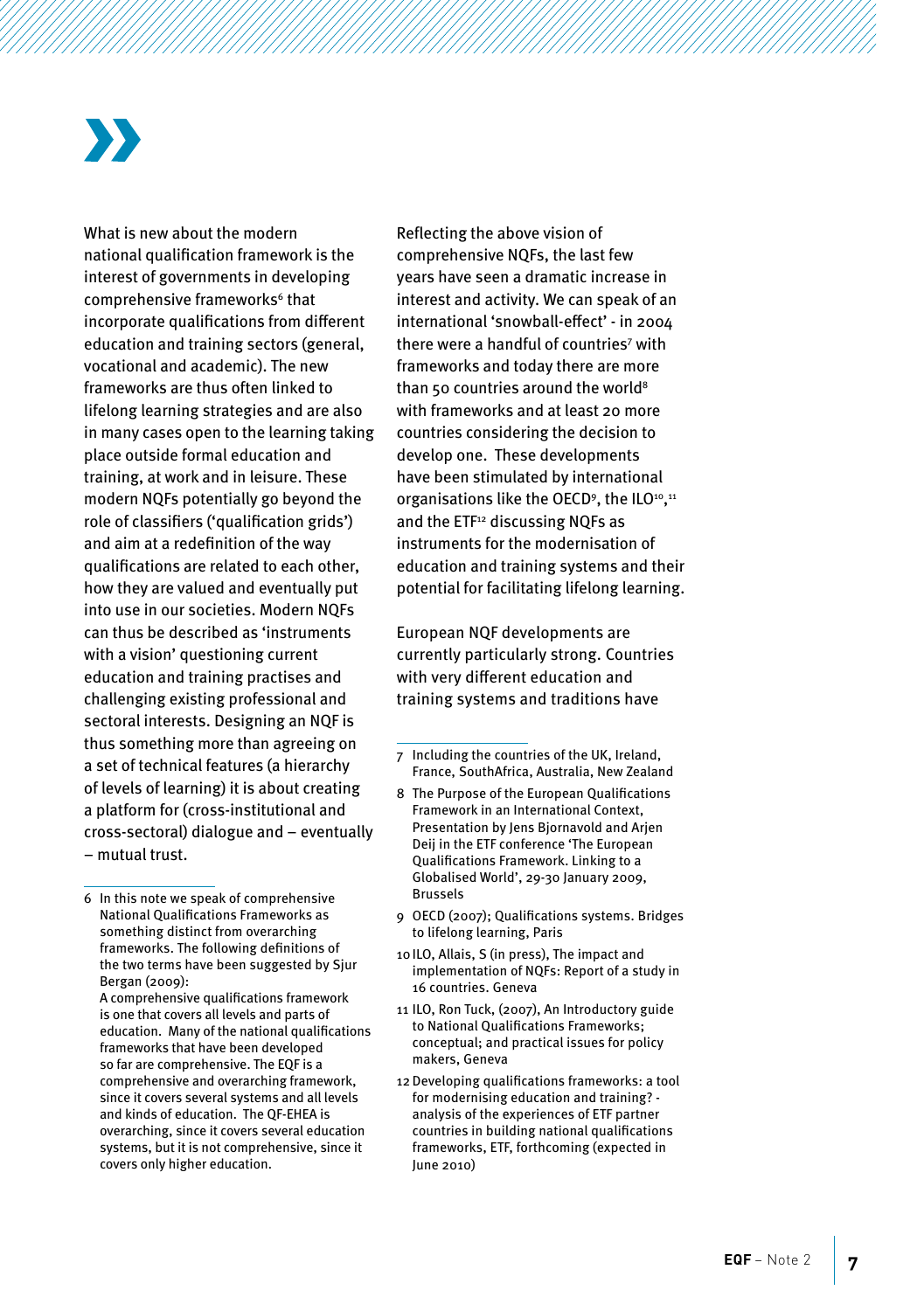embraced the qualifications framework idea and are pursuing this actively. This is largely due to the development of the European Qualifications Framework from 2004 and onwards. This metaframework (formally adopted in April 2008) has acted as a strong catalyst for development of NQFs. Of the 32 countries taking part in the 'Education and Training 2010' work programme, 30 have now explicitly stated the objective of developing a comprehensive NQF reflecting the EQF13. The Bologna process for higher education has complemented and strengthened this pattern of NQF development by giving priority to the development of NQFs for higher education. A number of countries have furthermore, on their own initiative, started development of qualifications frameworks for vocational education and training.

This situation creates a unique opportunity for systematic sharing of experiences. While focussing on the potential added value, in line with the approach of the peer learning activities in 2007 and 2008, the note also sends a message of warning; NQFs are mainly platforms for cooperation and dialogue between national stakeholders, between users and providers of qualification and certification, their added value very much depends on the quality of this cooperation.



13 The rapid development of NQFs can to a certain extent be seen to reflect the timeframe for the implementation of the EQF. According to the EQF Recommendation countries are to refer their national qualifications levels to the EQF by 2010 and to introduce the reference to the EQF levels into new certificates and diplomas by 2012.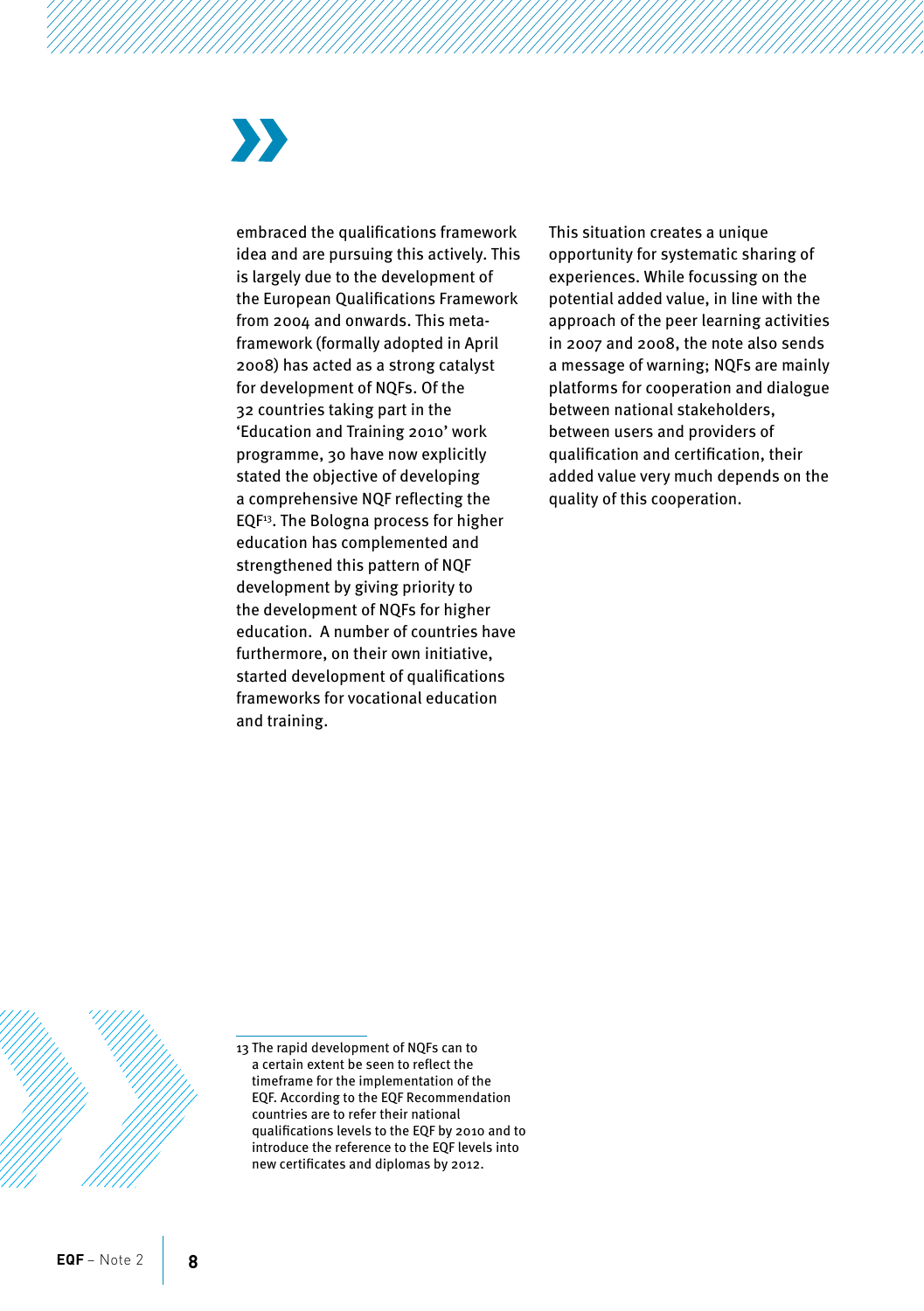<span id="page-10-0"></span>2. The basis for National Qualifications Frameworks – key ideas

The development of NQFs has brought with it discussion and clarification of certain key ideas. The OECD work referred to earlier has already brought clarity to the idea of a national qualifications system as embracing all structures and activities that leads to the award of a qualification. It has also defined a national qualifications framework as one entity within a national qualifications system. The Cedefop (2008) Glossary builds on this understanding and defines a National Qualifications Framework as:

*An instrument for the development and classification of qualifications (e.g. at national or sectoral level) according to a set of criteria (e.g. using descriptors) applicable to specified levels of learning outcomes*

However - this simple definition does not indicate the range of broad functions that classification can support. In practice an NQF is much more than a grid of qualifications levels and they usually signal a political or strategic vision for the qualification system and offer some means of achieving that vision. The

definition gives a hint of this broader understanding when it refers to the development<sup>14</sup> of qualifications, in addition to the classification of them.

#### **Qualification**

The definition of an NQF is closely dependent of the definition of the term qualification. The EQF recommendation defines qualifications as:

*A formal outcome of an assessment and validation process which is obtained when a competent body determines that an individual has achieved learning outcomes to given standards.*

This definition of qualifications signals an important limit as regards the function of NQFs. They are not

<sup>14</sup> In some countries this developmental function of NQFs are seen as problematic. In Denmark the social partners have insisted that the new NQF should have a purely descriptive function and not influence the development of (for example) VET. The decision on whether a NQF should have purely descriptive or more ambitious developmental purposes is a question to be decided at national level among the relevant stakeholders.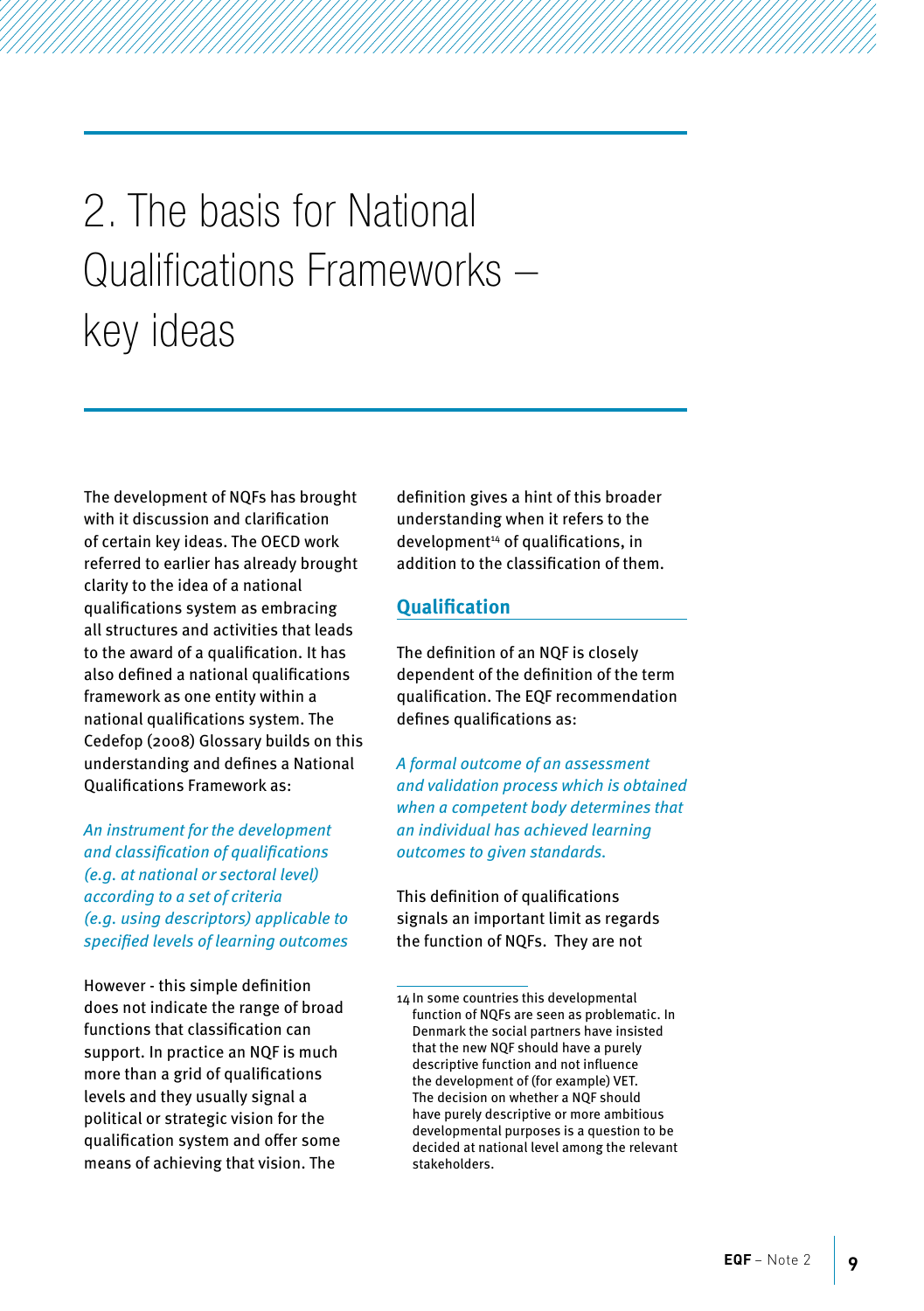addressing learning achievements in general – as competence frameworks would do<sup>15</sup> - but only those learning outcomes which have been assessed and approved by a competent institution according to given standards. While this narrows down the scope of frameworks, it can be seen as a way to focus and concentrate their structure and functions.

#### **Specified levels of learning outcomes**

The NQF definition makes reference to *specified levels of learning outcomes*. These levels offer a new understanding of the qualifications system. In many countries (if not all) it is possible to say that there are implicit qualifications levels and that these levels are defined by the major national education and training providers. For example, there is in most countries an implicit qualifications level for skilled workers that is defined by apprenticeship. It is not easy to think of a qualification level for skilled workers without thinking of apprenticeship. The same applies to university entrance: this qualification level is defined by the qualification that allows a person to enter a Bachelors degree programme. This implicit understanding suggests that a qualification level is identical to, and therefore defined by, specific

qualifications and their awarding institutions. However, and reflecting the shift to learning outcomes inherent in current NQFs, a qualification level should refer to what a learner is expected to know, understand or be able to do at the end of a learning process, and not assume that a particular provision or teaching will automatically result in learning outcomes at a specified level.

Introducing NQFs based on learning outcomes challenges the traditional, implicit understanding of a qualifications level<sup>16</sup>. The level is no longer defined by a particular institution or category of providers, or the access it provides, but by a descriptor. This new, learning outcome based level descriptor is more or less independent of any one qualification at that level and can accommodate several different types of qualification. The level can therefore be seen as an abstraction introducing a neutral reference point for diverse qualifications and qualifications providers.

This separation of awarding institutions and their specific qualifications from the levels in the NQF is never complete – one reinforces the status of the other, and this is useful. There are however major advantages of creating



<sup>15</sup> An example of a competence framework is provided by the European ICT sectoral framework adopted 2008. See http://www. ecompetences.eu/ for details. How this is linked to a qualifications framework in the same sector is illustrated by the I-Lane project which can be consulted at [http://](http://www.ict-lane.eu/1118,The+Framework.html) [www.ict-lane.eu/1118,The+Framework.html](http://www.ict-lane.eu/1118,The+Framework.html)

<sup>16</sup>It also challenges the way education and training is measured. The International Classification of Education (ISCED) focus on the number of completed education programmes and it can be questioned, as learning outcomes based frameworks spread, whether this is the optimal way to measure the volume and character of formal learning in countries.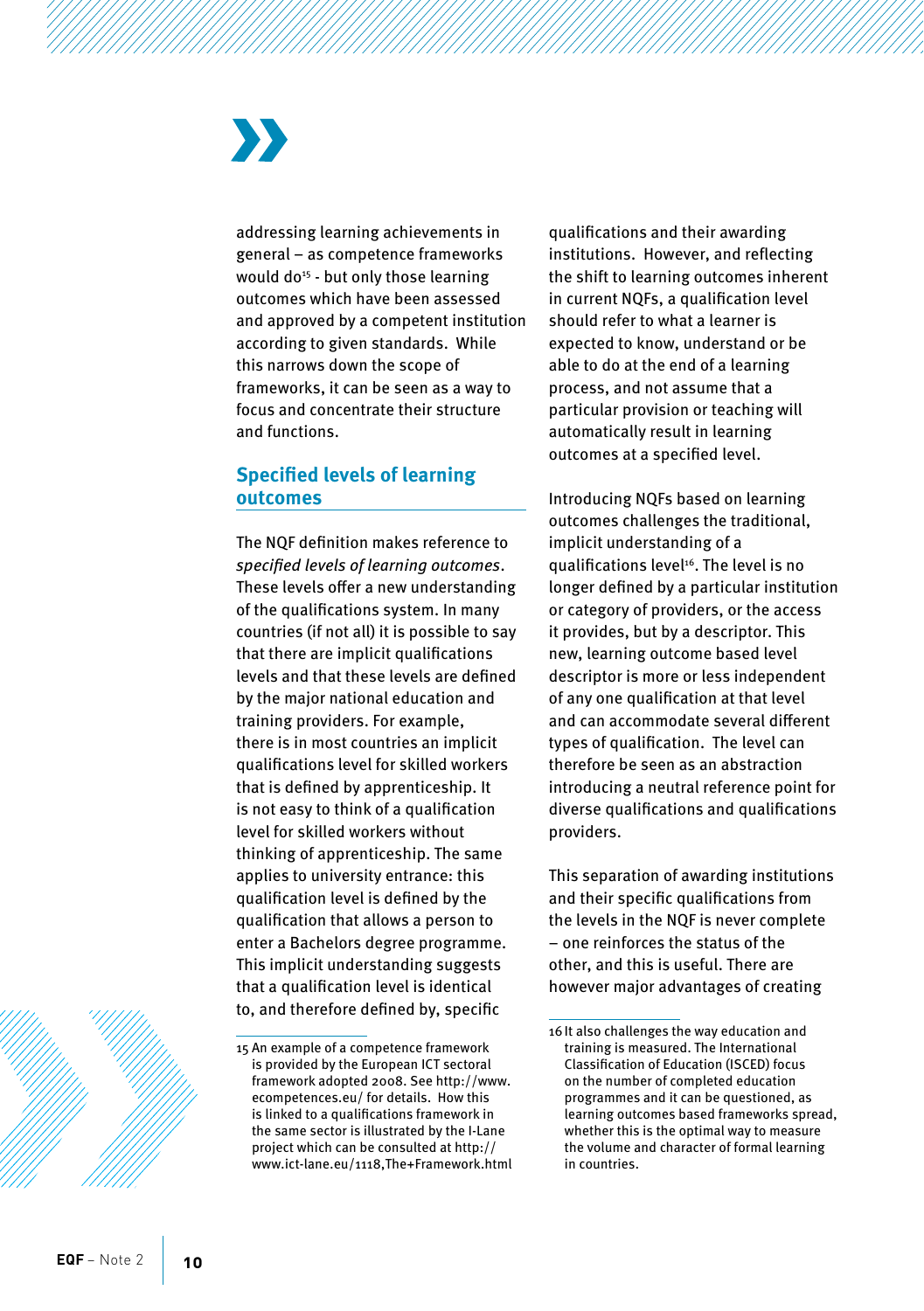these semi-independent qualifications levels, for example, higher education and VET qualifications can occupy the same level and therefore links between them become more transparent. Progression in learning becomes more than a predetermined path defined and restricted by education and training sectors and institutions. These advantages of qualifications levels are covered in later sections of this note.

#### **Learning inputs and learning outcomes**

The NQF definition also refers to learning outcomes. Here some further interpretation is necessary as obviously the term is used in contradistinction to *learning inputs* and yet it is quite possible to build a 'qualifications' framework based on the stages of completion of education and training – in many countries qualification levels are considered this way. However, evidence suggests<sup>17</sup> that there is a shift away from this learning inputs model to one that is based on learning outcomes and that defines curriculum, assessment and qualifications in terms of what a learner knows, understands and can do as a result of a learning process. This is a critically important shift. It is a shift that is inextricably linked to the emerging new qualifications frameworks and, taken together, the concept of *qualifications levels based on expected learning outcomes* is the foundation concept that is driving qualifications system reform and it is the basis of this note.

The key to understanding the shift to learning outcomes is the drive for transparency in education and training systems. By making explicit the expected learning outcomes to be achieved through experiencing a curriculum, to be assessed in an examination or to be validated and certified in a qualification, teachers, learners and users of qualifications (such as recruiters) are all clearer about the content and value of the qualification. In this sense the shift to learning outcomes is also about strengthening the accountability of qualifications.

#### **Competence – contextualised learning outcomes**

Some people prefer to use the term competence-based qualifications when referring to qualifications that are described in terms of learning outcomes. The concept of competence has wide application in defining performance and certainly in vocational education and training it is a critically important and central concept. Competence based qualifications take into account the influence of the learning (or working) context when learning outcomes are defined and assessed. This context has a strong influence on the range of learning outcomes that are considered important, the interaction between them, the way the learner learns, how the outcomes are assessed and, most

<sup>17</sup> Cedefop, 2008, The shift to learning outcomes in European education and training policies and practises, Thessaloniki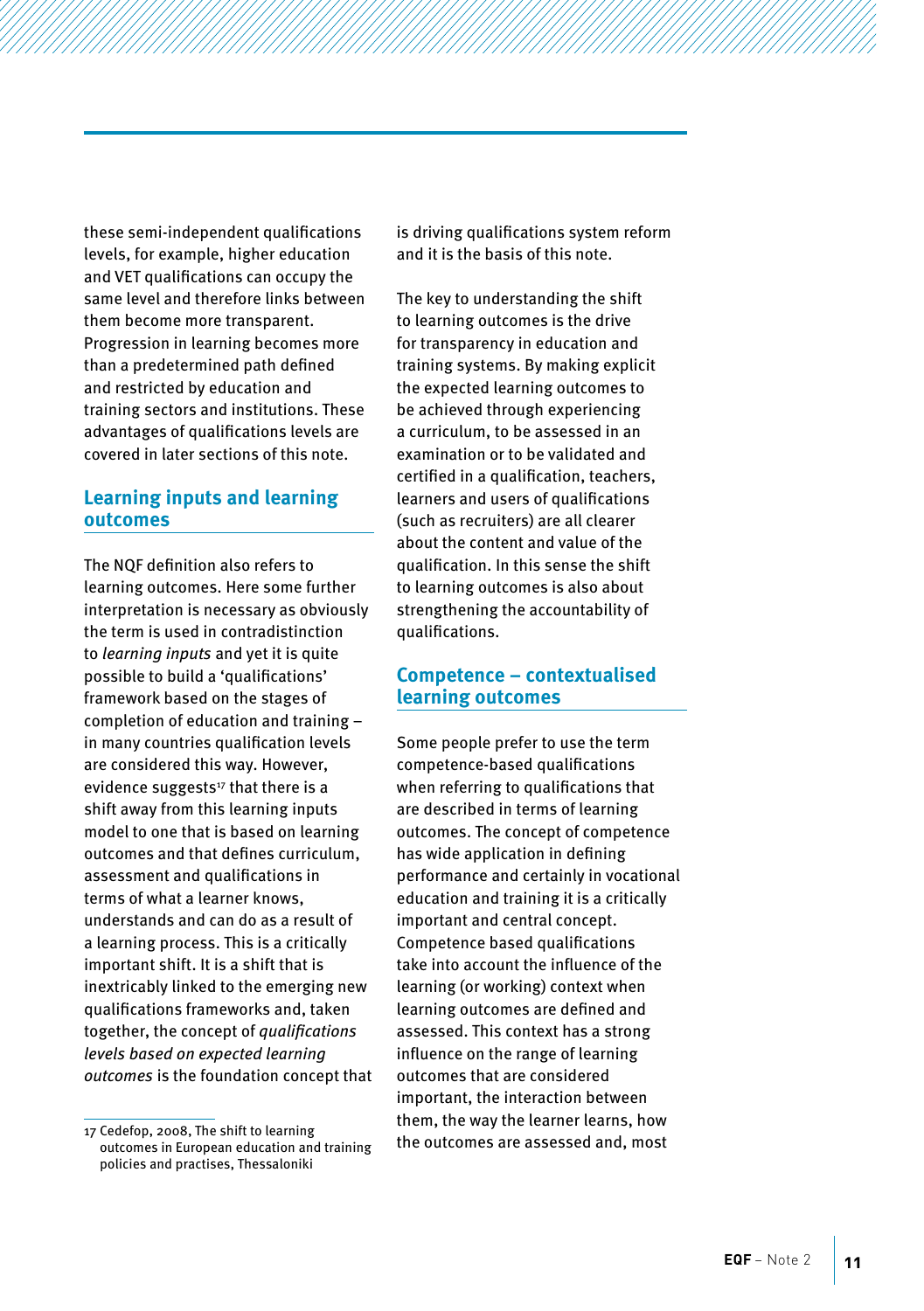importantly, the value attached to qualifications in the field. Competence based qualifications are fundamentally a statement that a person is qualified to work in the field. Some formulations of learning outcomes may not be able to satisfy this requirement for contextual specification. For this reason it is important that in qualifications frameworks we can define levels in terms of expected learning outcomes when these outcomes are achieved by a person in certain conditions. The NQF has to enable learning outcomes to be contextualised and represent competence. Once this competence is validated and certificated a person is considered qualified.

An important issue in incorporating competence-based qualifications into NQFs concerns the limits to the way that types of competence (for example, knowledge, skills, social and personal competence) can be accommodated in level descriptors. Many qualifications place emphasis on generic skills, such as those involved in managing people and organisations, language skills and to ethical approaches to solving problems. The level descriptors in NQFs need to be written so that these wider aspects of competence are included where it is intended that competence based qualifications are to be part of the framework.

#### **The approximations within NQFs – a strength, not a weakness**

Frameworks are abstract constructions. They are built on the (often implicit) norms of qualifications levels in a country and aim to reflect a reality of a qualifications system by making these qualifications levels explicit. However NQFs always remain a codification and simplification of complex qualifications systems and it is perhaps not surprising that they are never able to perfectly reflect the reality of the systems they represent. This abstraction – and thus simplification - is necessary if highly diverse qualifications are to be understood in relation to each other and compared and combined in any sensible way.

Designing qualification levels is a task that requires experts to appreciate the spectrum of understandings of levels within a country – from the labour market view through to the most theoretical and scholarly of perspectives. The ways qualifications recognise all learning in the drive towards lifelong learning have to be accommodated in a simple structure if transparency is to be achievable. Designers and users of NQFs therefore need to be tolerant of some of the approximations that are necessary in the ways NQFs accommodate

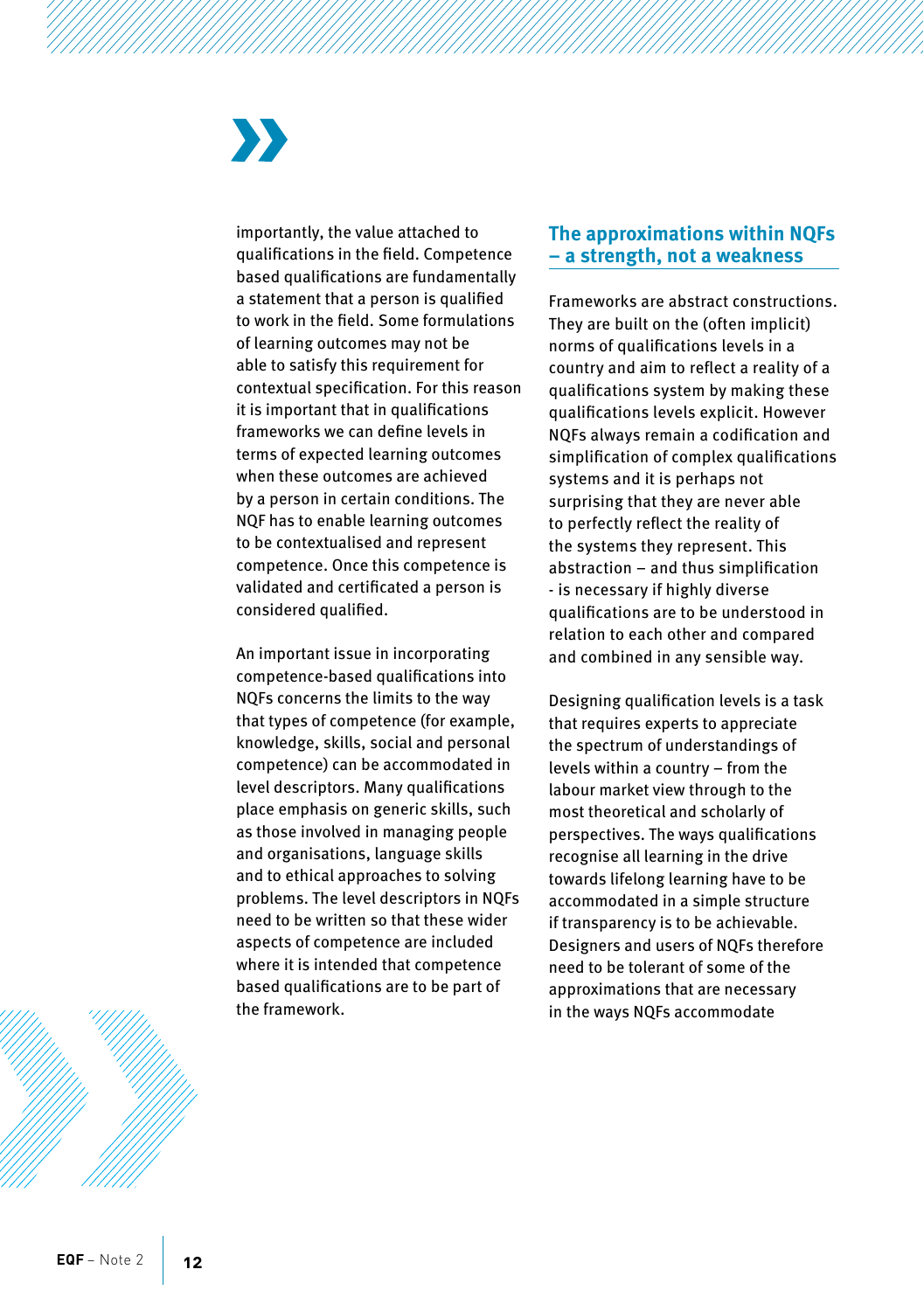qualifications. These tolerances need to be based on a shared understanding that they enable decisions about accommodation of qualifications in an NQF represent the best fit taking into account the available evidence. In this way best fit can help to build consensus amongst stakeholders around the important core qualities of a qualification level.

#### **Frameworks – instruments with a vision**

The EQF Recommendation uses the same NQF definition as Cedefop but introduces an important addition:

*(An NQF means an instrument) which aims to integrate and coordinate national qualifications subsystems and improve the transparency, access, progression and quality of qualifications in relation to the labour market and civil society.*

This additional point, reflecting the agreement of the countries involved in the EQF development process, confirms that NQFs are seen as something more than classifiers. It signals that NQFs should be a force for change and they should be used to question existing interests and promote discussion and development of better qualifications systems. The success of an NQF is

therefore very much dependent on its ability to bring together relevant stakeholders and create a platform for cooperation and for addressing common or conflicting challenges. For this reason country representatives (in the EQF Advisory Group as well as the peer learning cluster) have underlined many times that the development of an NQF is a substantial political undertaking and a long term project for improvement rather than a short term means of better referencing to the EQF.

One of the ways an NQF acts as a force for change is through the concept of associated functions of NQFs. The EQF has associated functions in that it goes beyond its formulation as a grid and recommends that countries look closely at encouraging the use of validation of non formal and informal learning and adopting the European principles for quality assurance. These functions are strengthened by the introduction of NQFs and countries often seek to use the NQF implementation to adjust the ways governance of qualifications operates.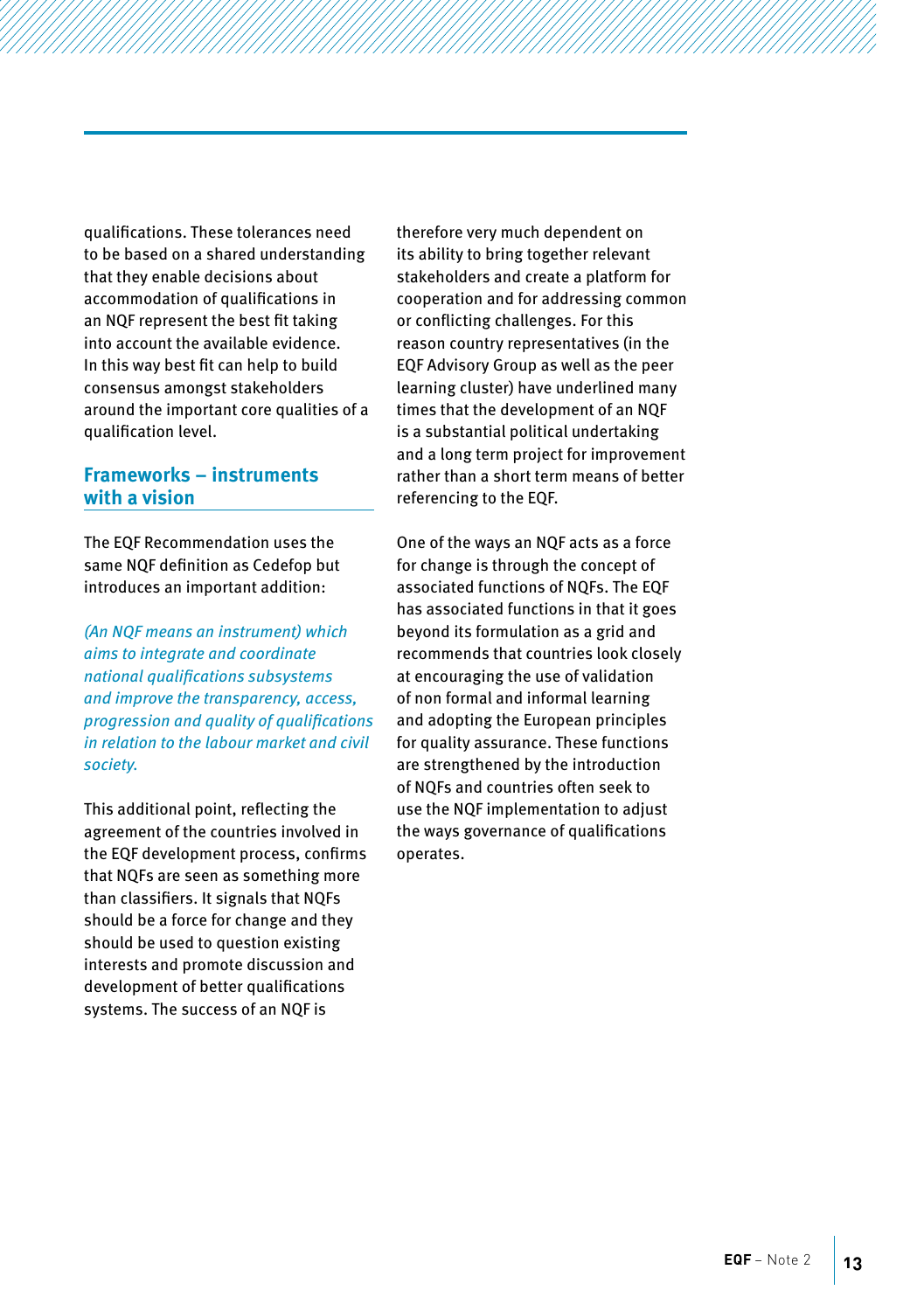### <span id="page-15-0"></span>3. What added value do NQFs offer?

There is broad confidence that National Qualification Frameworks (NQFs) can support reforms in national education and training systems and enhance lifelong learning<sup>18</sup>. Discussions in peer learning activities (Budapest, Krakow, London, Berlin, Valletta) have focussed on the possibility of some concrete outcomes from introducing NQFs; for example building bridges between stakeholder groups in the countries, linking vocational education and training (VET) and higher education, bringing VET closer to the labour market and the use of frameworks in supporting the recognition of qualifications of migrants. It is possible, however, that the most important contribution of NQFs will be the promotion of the use of learning outcomes as this will improve

transparency and clarify progression for individuals and other users of qualifications.

The capacity of an NQF to bring added value depends on the national context and the design of an NQF and the form of the implementation process. There are many variables that determine outcomes of reforms and, whilst there are good and long lived examples NQFs on which to draw, the national contextual influence is so strong that it is not possible to make a definitive list of areas of added value for all NQFs. It follows that in some national settings an NQF may not add value at all. This view has been expressed in Finland and Norway where coordination between stakeholders and different qualifications routes are well established. In these two cases stakeholders have argued that NQF developments could draw attention and resources away from more urgent tasks. Following lengthy and intense discussions, concluding that frameworks would add value to the existing systems, both countries are now moving in the direction of comprehensive approaches. There



<sup>18</sup>Discussions in the Cluster on Recognition of Learning Outcomes and in the EQF Advisory Group confirm this, see summaries of these discussions at [http://www.kslll.](http://www.kslll.net/PeerLearningClusters/clusterDetails.cfm?id=13) [net/PeerLearningClusters/clusterDetails.](http://www.kslll.net/PeerLearningClusters/clusterDetails.cfm?id=13) [cfm?id=13](http://www.kslll.net/PeerLearningClusters/clusterDetails.cfm?id=13)

Countries with national qualifications frameworks have also made it clear that their NQFs are intended to support improvements in qualifications systems, for example the NFQ in Ireland, the QCF in England, Wales and Northern Ireland, the SAQF in South Africa, the NZQF in New Zealand)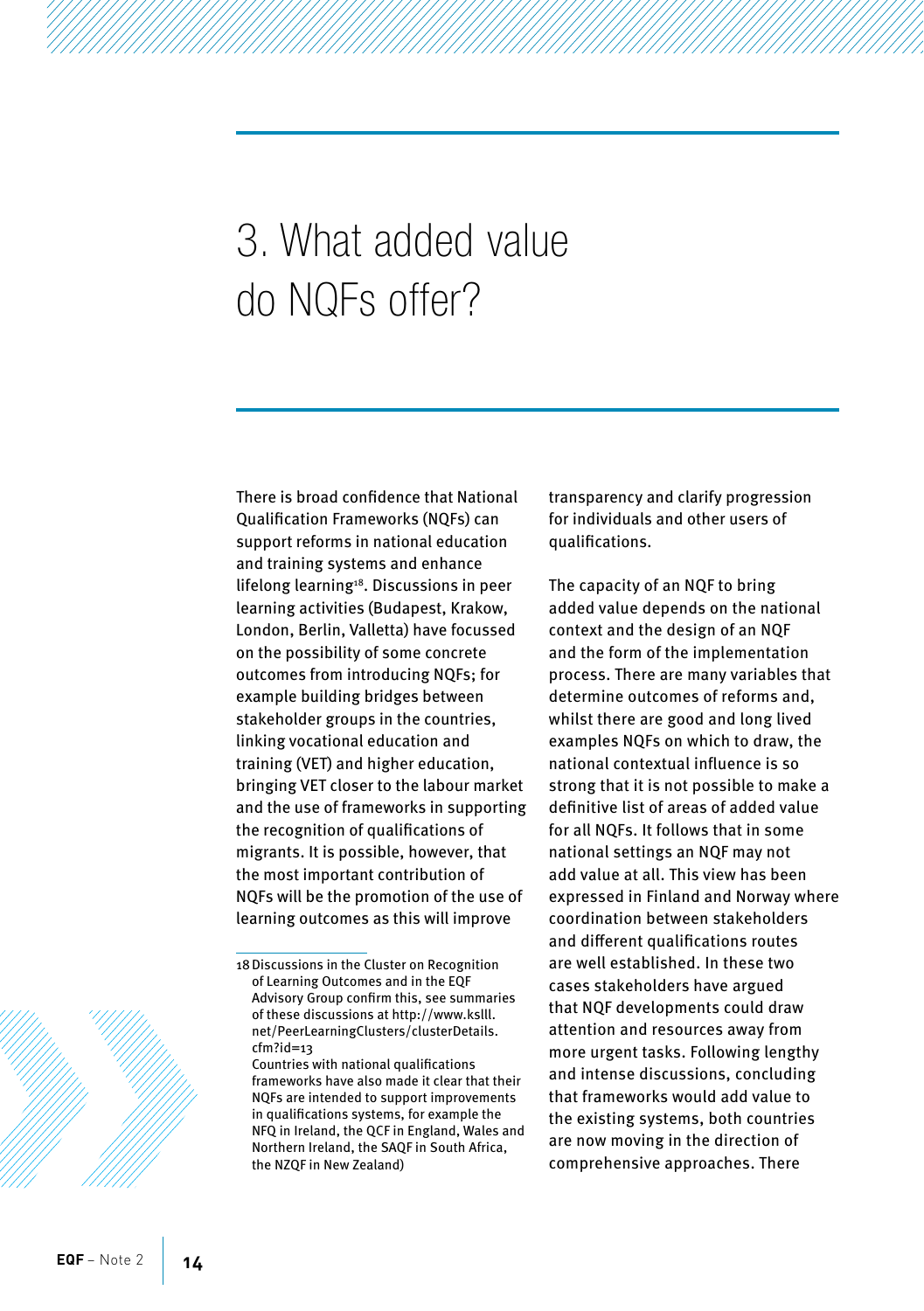is another reason to be realistic about expectations of NQFs. Whilst they can support many policies, the benefits do not appear automatically simply because an NQF has been developed. For example the creation of an NQF does not itself improve progression for individuals – it is the social partners, the learning providers and the qualifications agencies that make the benefits of an NQF available to individuals. The most important contribution of the NQF may thus be to strengthen mutual trust by promoting dialogue and coordination between the partners in the qualifications system.

#### **In general terms and in most national settings it is probably reasonable to expect benefits in some or all of the following ten areas:**

- Increased consistency of qualifications
- Better transparency for individuals and employers
- Increased currency of single qualifications
- A broader range of learning forms are recognised
- A national/external reference point for qualifications standards
- Clarification of learning pathways and progression
- Increased portability of qualifications
- Acting as a platform for stakeholders for strengthening cooperation and commitment
- Greater coherence of national reform policies
- A stronger basis for international co-operation, understanding and comparison

The following sections will examine in more detail these aspects of added value.

#### **Increased consistency of qualifications**

The number, diversity and complexity of qualifications on offer is increasing. This arises from attempts to respond to the needs of a broader range of learners (for example adults and disengaged young people). Work practices are

also diversifying and becoming more complex – this means that the labour market is calling for different kinds of qualifications. In some countries and areas the introduction of market mechanisms may result in increased competition and diversification. This diversity in qualifications means that it is more likely that inconsistencies between qualifications arise and these can reduce quality, confidence and trust. The bodies that offer the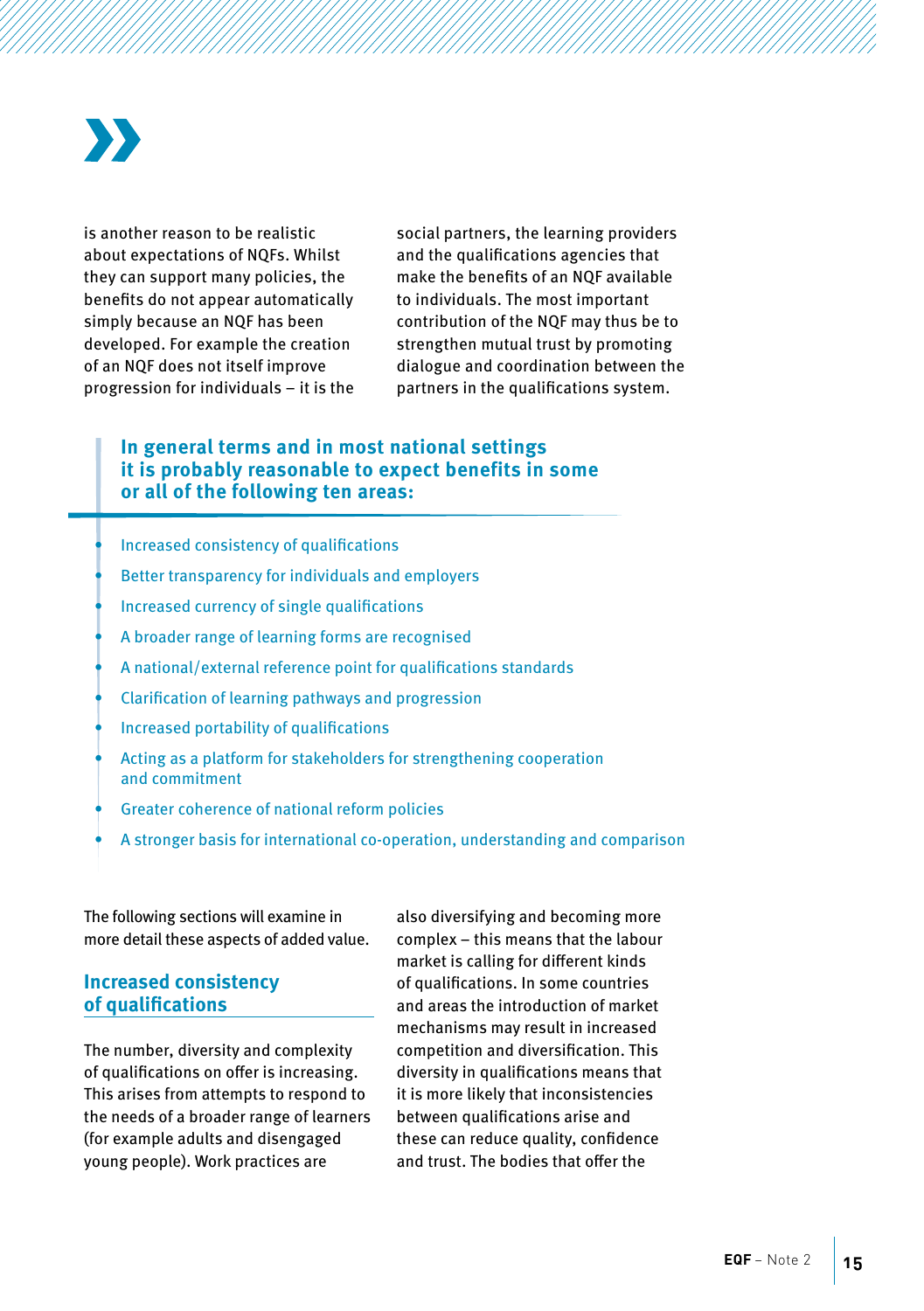qualifications are also becoming more diverse and can lead to weaker cooperation between them.

NQFs can address inconsistencies between qualifications by specifying the type of standards that are used and the

different quality assurance approaches that are applied. An approach that is common in many countries is to use regulation as a tool to ensure more coherency/ consistency, making common requirements to all qualifications that are awarded in the framework.

#### **NQFs have several features which make it possible for them to be used as tools that lead to more transparency, coherence and consistency of qualifications, for example:**

A structure of levels which makes it possible for everyone to understand the relationships between different qualifications. When based on learning outcomes, these levels can more accurately represent the content of a qualification than when they are based on the learning pathway. In the latter case, the levels represent the learning process the qualification holder has undergone rather than what s/he has learned.

- A set of learning outcomes that refer to a specific level of knowledge, skills and competence can contribute to improve assessment and hence the consistent quality of the certification process.
- A set of rules regarding how qualifications are constructed and how they are described thus ensuring consistency across the different awarding bodies. For example qualifications frameworks may require that all qualifications be related to an occupational standard, contain an assessment standard and refer to an educational standard.
- Requirements concerning the quality assurance related to acquisition of qualifications in the framework which enhance the credibility of qualifications. For example for qualifications to be admitted to the framework, requirements regarding how assessment, validation and recognition are designed and run can be part of the framework structure.

Finally, the widening of the qualifications market and the broadening of ownership of qualifications requires a more solid currency for qualifications - an NQF that supports wider articulation while maintaining and strengthening the standards and integrity of qualifications.

#### **Better transparency for individuals and employers**

Complexities in the qualifications system, in terms of the equivalence and relations between different qualifications at different levels, is regarded as a problem for learners who want to build careers on achievements from different

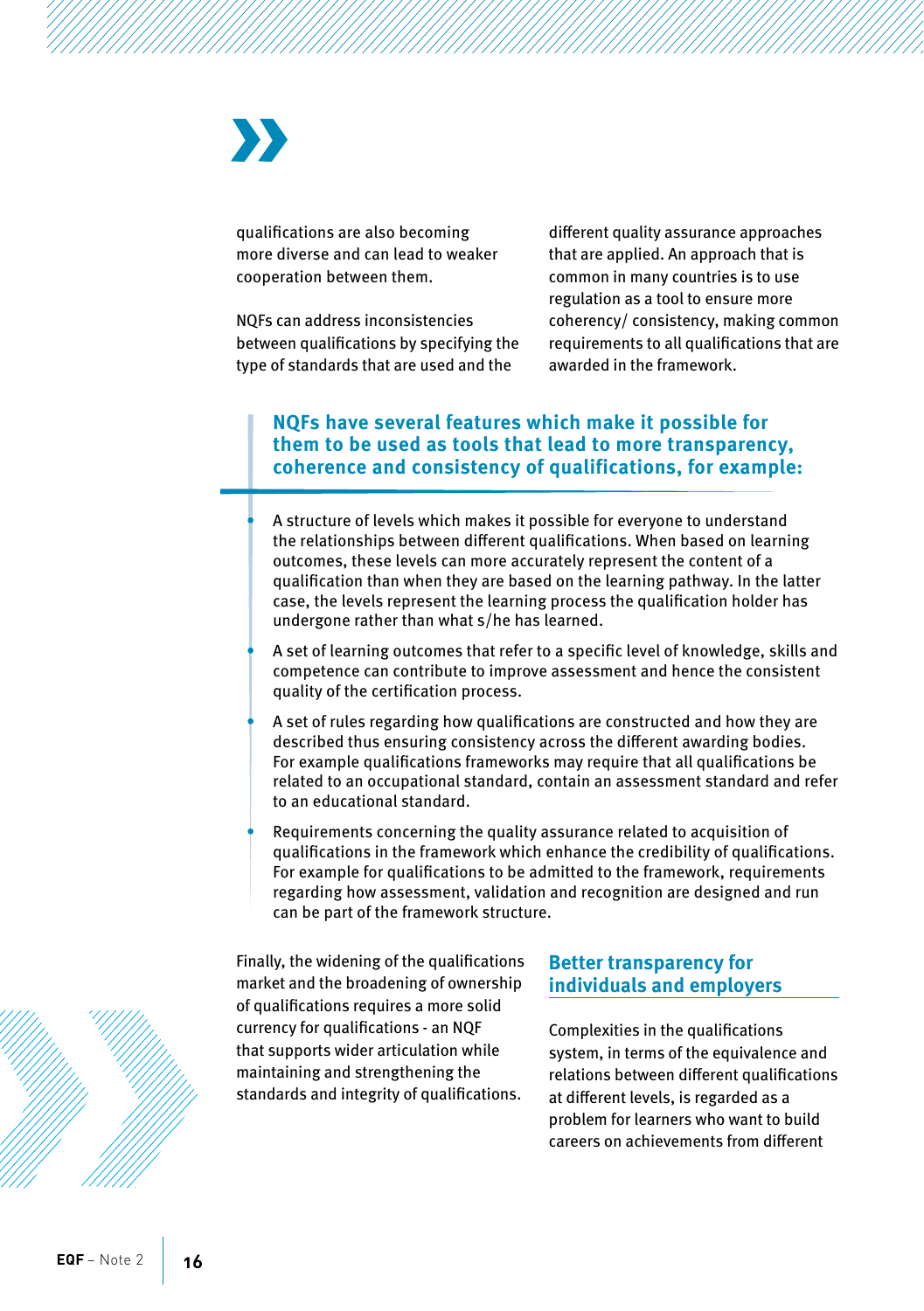levels and sectors. This is exemplified by the sometimes weak relationship between vocational and academic learning routes. Inconsistencies and sector fragmentation makes it difficult for individuals to exploit the possibilities offered by the education and training system. This problem becomes more urgent as people increasingly move between different jobs and occupational sectors. Transfer of qualifications caused by increased occupational mobility requires that they be easily understood and fairly valued in new settings.

The role of NQFs as a classifier and as an instrument for demystifying this jungle of qualifications is important for individual learners, for parents, for counselors, for employers, for providers and for policy makers alike. The NQF should not only indicate where links and pathways exist, but also clarify where these are lacking and whether/how these can be bridged.

An NQF is an instrument for supporting learner guidance. A young person entering vocational training should for example be able to see whether this may provide the basis for future horizontal specialization or vertical progression. Some business sectors observe that lack of transparency as regards future learning careers may prove a disincentive for potential recruits. This transparency is also important for the education and training system as it may illustrate the existence of learning dead-ends.

The role of NQFs in increasing transparency is very much linked to the issue of accountability. The system must be accountable to individual learners and 'guarantee' that it is able to deliver education and training according to set standards and expectations. The system must furthermore be accountable in a wider public policy context.

#### **Increased currency of single qualifications**

A framework shows single qualifications as part of a nationally endorsed system of qualifications. When a single qualification becomes part of a framework it is likely to be made accessible to a broader range of learners. Its location at a specific level, and a clearer relationship to other qualifications and progression routes makes it easier to evaluate the qualification as an option. To gain the additional currency however, this admission to the framework must be endorsed by the national qualifications authorities (and relevant stakeholders), often involving links to quality assurance mechanisms. This too can add currency for users.

The location of single qualifications into a broader framework based on learning outcomes can also be seen as a pre-condition for gaining credit and exemption for previous validated or certificated learning.

#### **A broader range of learning forms are recognised**

Qualifications systems are frequently criticised for excluding important learning achievements; notably the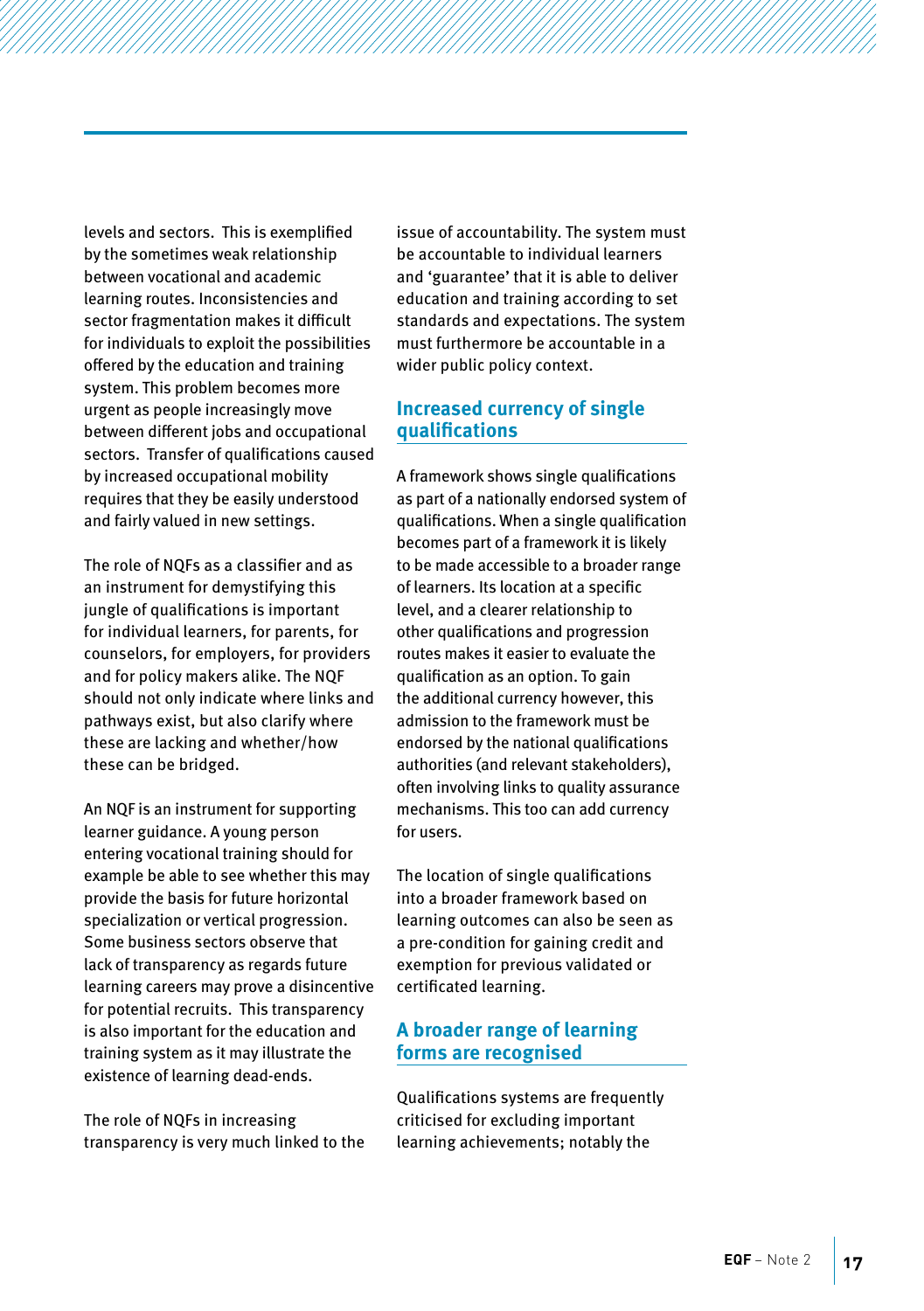learning acquired by individuals who fail to complete a learning programme and the learning taking place outside formal education and training - at work and in leisure time. This failure is linked to the rigidity of qualifications systems and the belief that formal learning programmes are the only legitimate context for acquiring qualifications.

By emphasising the importance of learning outcomes, NQFs can open up education and training systems to a more flexible approach that can include modular structures, recognition of prior learning and credit transfer arrangements.

NQFs can facilitate the introduction of a modular structure and means that learning for a qualification is organised by smaller units so that learners have a choice of learning towards a whole, or only a few components of, a qualification. The modular structure also allows individuals to accumulate the units over a long period of time, so it allows, as a principle, individuals to enter and exit the programmes whenever it suites them without 'wasting' the learning they gained.

The introduction of recognition of prior learning (validation of non-formal and informal learning) may be seen as a key factor in the building of an NQF because this signals – in a concrete way - that any learning experience can lead to a qualification (the absolute link to learning programmes is abolished). Skills acquired at work or through other activities can be formally and credibly assessed and certified on the basis of credible standards forming a part of the NQF.

An NQF building on explicit qualifications levels and coherent and credible standards provides a clear reference for individuals who plan to transfer to a different learning and career path. It also offers a reference for education and training institutions who attempt to validate individuals' prior learning as part of the requirements for obtaining a qualification.

Finally NQFs can become the basis for a credit-based system where units of assessment can be combined (accumulated) into whole qualifications or transferred to other qualifications. These units of assessment can recognise learning from different settings, formal, non formal and informal.

#### **A national/external reference point for qualifications standards**

Qualifications systems are increasingly becoming demand led; responding to individual needs for lifelong and lifewide learning and to the demands of a globalised labour market. This explains why qualifications systems seems to be more outward facing, looking for reference points outside the institutions providing education and training. The use of external and explicit standards is also about seeking international recognition for the quality of national qualifications and thus the competence of the workforce by adopting an NQF. This is important in attracting, for example, foreign investment and promoting national products and services in the global market.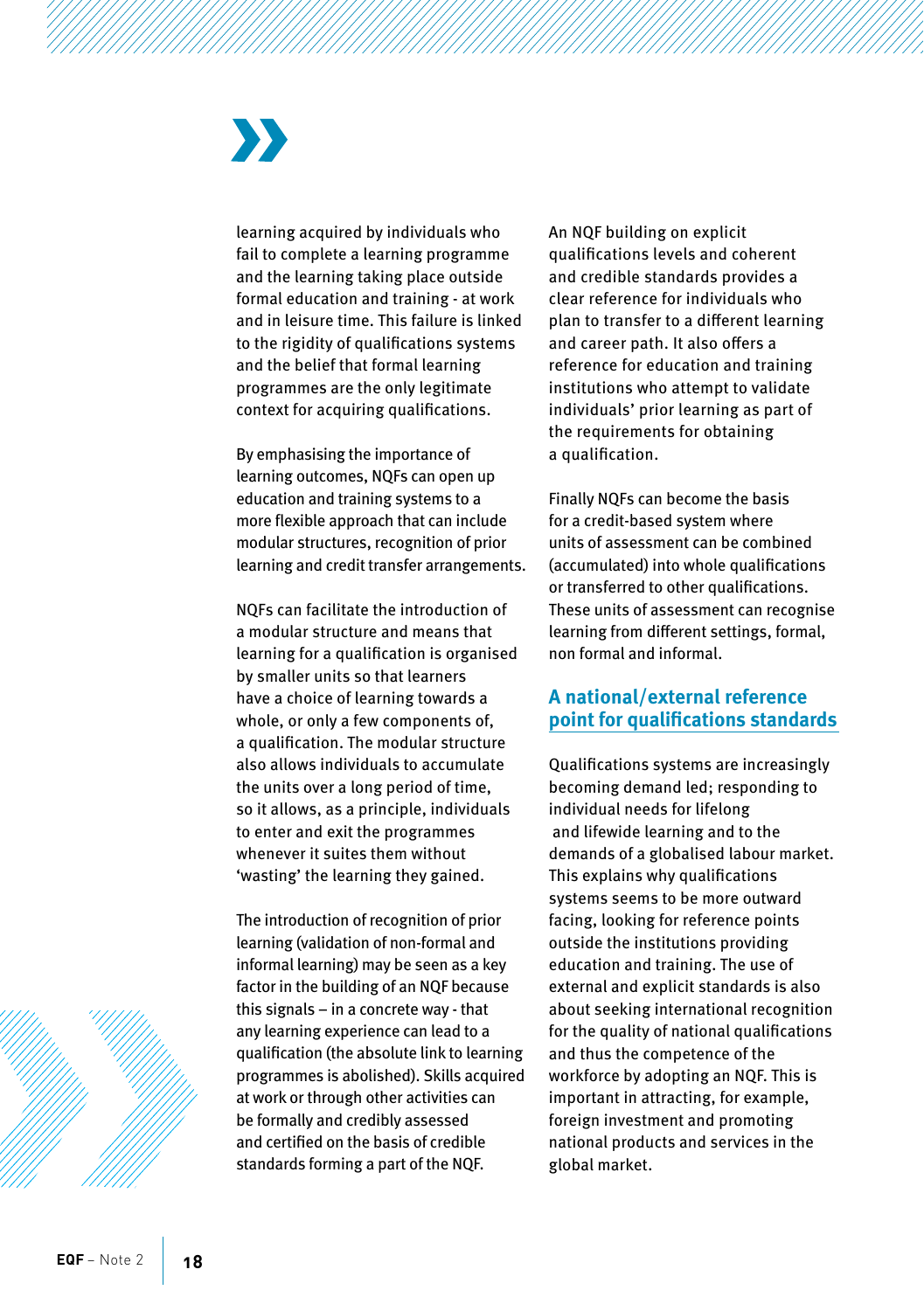The setting of external references is an important feature of NQFs. A first step in this direction is to define and describe qualifications levels and their descriptors. Supported by quality assurance arrangements and criteria this introduces an independent reference point which can be used across institutions and sectors. A second step is to establish a transparent and coherent approach to the setting and renewal of standards, including a clear indication of the stakeholders to be included in this process.

NQFs can strengthen the credibility of qualifications by putting in place visible, predictable and coherent national systems for setting standards, for assessing learning outcomes and for awarding qualifications. Opening up this 'black box of qualifications' and introducing a national coherent approach to certification may help to reduce uncertainties about the relative value of different certificates and diplomas.

#### **NQFs can act as an independent reference point when:**

- They use level descriptors that are able to accommodate differences across regional and sectoral approaches to qualifications but that are also formulated with clarity so as to enable the distinction between one level or another.
- They use descriptors that are seen as relevant not only in education and training but also by labour market stakeholders.
- They use learning outcomes as the common language for different stakeholders. While the education and training pathways, conditions and requirements may be extremely variable across a country (even regarding very similar qualifications).
- They use learning outcomes that define the standard of learning required but not the content of the qualification (in terms of the exact learning outcomes required, which are defined within qualifications), NQFs can be open to a large variety of learning while maintaining the quality and trust.
- They require quality assurance requirements regarding how qualifications are designed and how they are awarded (assessment, validation and recognition) supports the credibility of qualifications in the framework. This does not mean that an NQF prescribes specific quality assurance processes (this may be regulated elsewhere in the system) but that all qualifications in an NQF should be quality assured.
- The development of trust among the different stakeholders makes it possible for NQFs to be open to other forms of learning while maintaining credibility and ownership.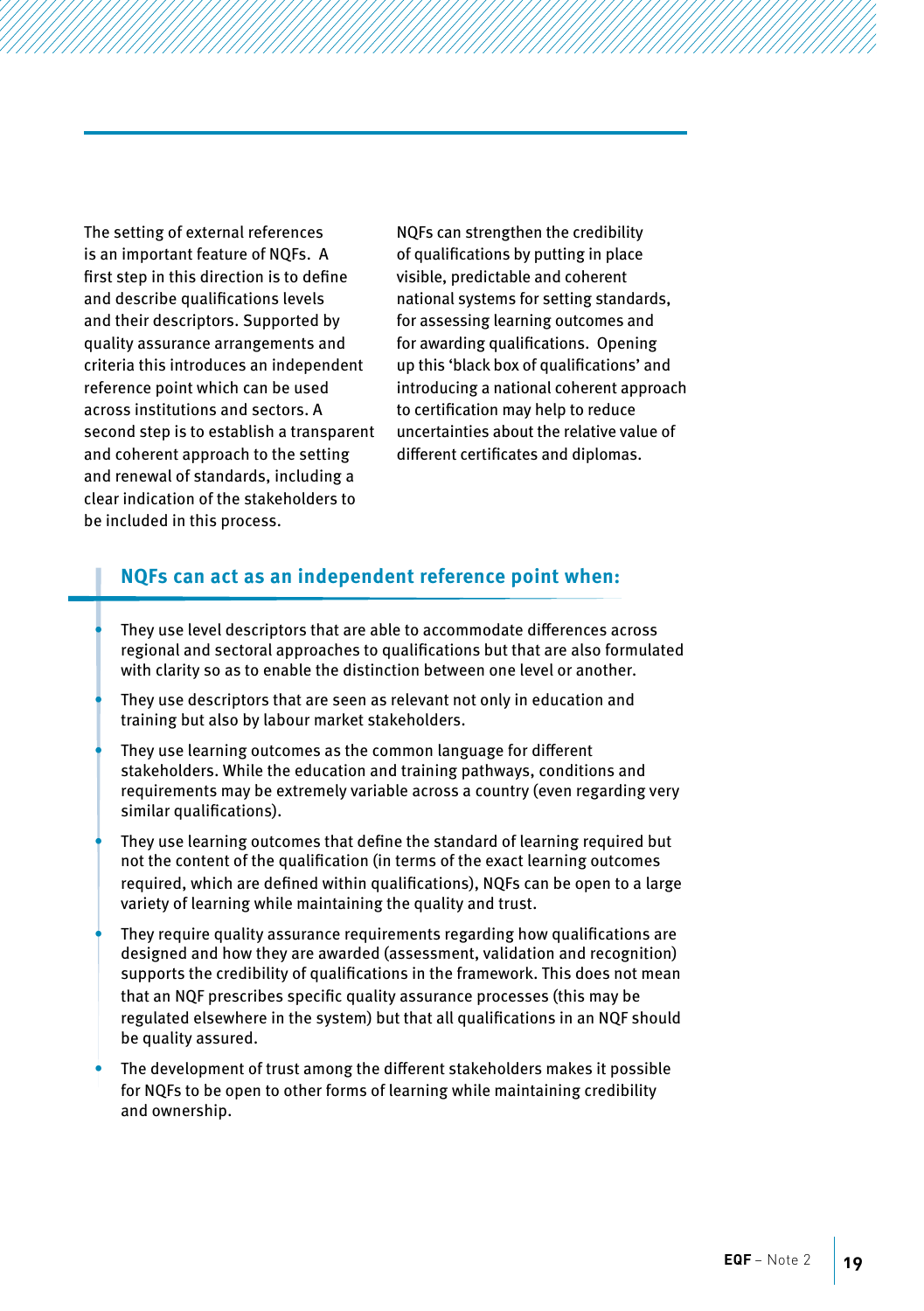# W

#### **Clarification of learning pathways and progression**

From the learner point of view the range of qualifications on offer and how they relate to each other can be confusing. Some learning pathways can lead to dead ends for learners that then weakens commitment to learning. Guidance and information is crucial to make NQFs realise this added value of creating permeability. Learners have to be informed about the possibilities for building up their training pathways and this information has to be accessible and understandable to them. Learners

do not necessarily need to know the framework itself.

Trust within the parties involved is essential for enabling transfer and progression using the NQF. If the providers/ qualifications authorities look for equivalence or perfect-fit when it comes to recognising learning from other sectors, transfer will be problematic. While maintaining the quality of qualifications, the providers or awarding bodies need to accept certain tolerance regarding, for example, access and transfer requirements.

#### **NQFs can help make things clear by:**

Making explicit the relationships between qualifications. Through the use of levels and descriptors, NQFs improve the legibility of progression routes for individuals and for training providers.

- Focusing on learning outcomes. Qualifications structures focused on education and training pathways hinder possibilities of progression and transfer and restrict access by privileging formal learning. The use of learning outcomes for formulation of qualifications standards creates possibilities for individuals to achieve these outcomes in different ways. Furthermore, the use of learning outcomes facilitates communication between education and training institutions (within the same sector but also across the sectors – e.g. VET and HE).
- Using units and credits. Some qualifications frameworks incorporate the use of units and/ or credits to break down qualifications into smaller components and to describe these. As transferable parts of qualifications, units and credits enable progressive achievement of qualifications and facilitate access.

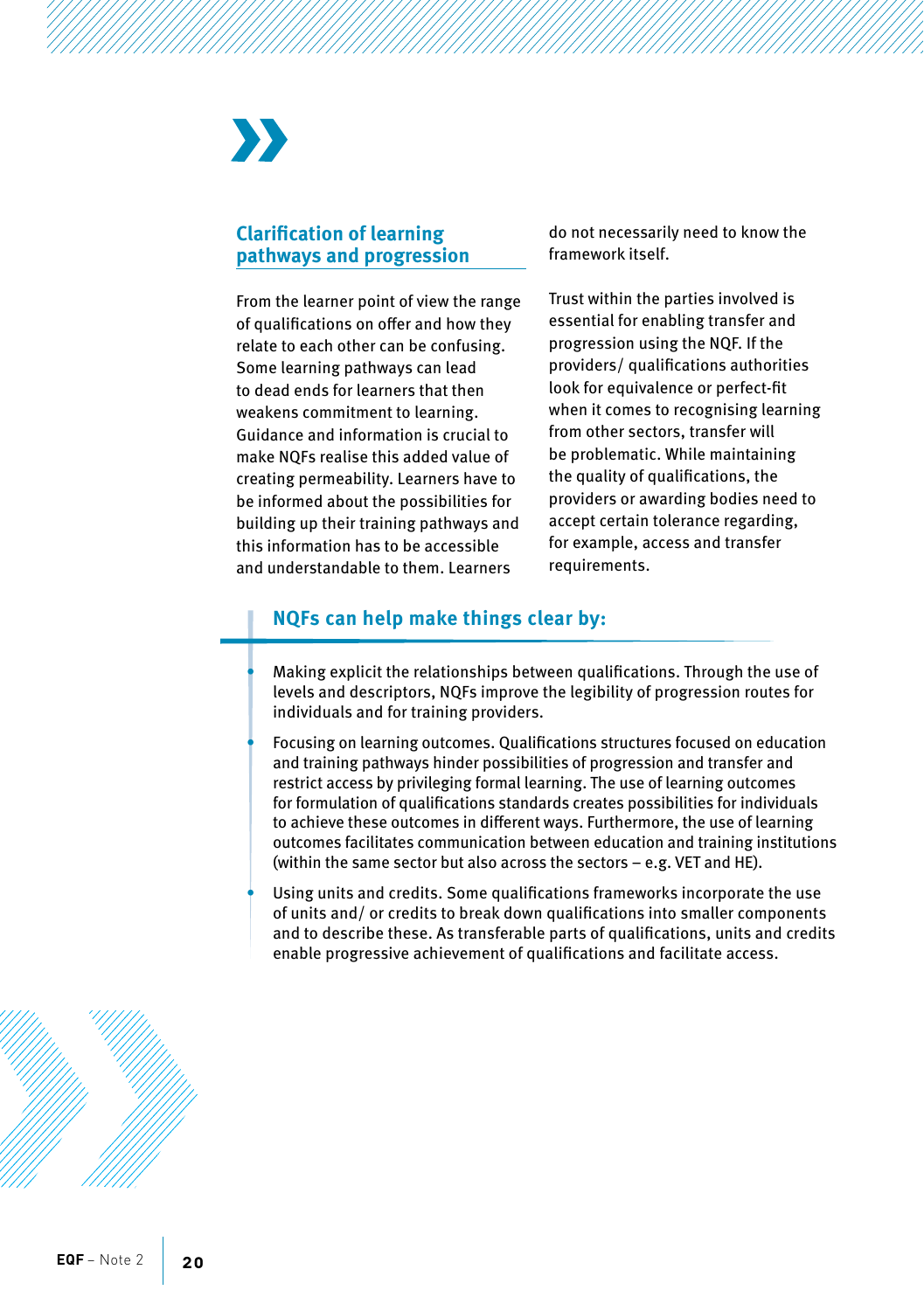#### **Increased portability of qualifications**

Qualifications can sometimes be restricted in the access they give to further learning or jobs. This is sometimes due to the narrow and job specific nature of the qualification. It can also be due to the narrow range of stakeholders involved in the design and awarding of the qualification.

NQFs can broaden the knowledge of the content and currency of qualifications and allow learners to use it in different settings. Once again the use of learning outcomes helps with the portability of qualifications as does the quality assurance environment the NQF creates around a qualification.

There is increasing importance attached to international mobility and the transparency of an NQF (and its associated functions) to foreign interests can help with mobility. Some qualifications designed by international bodies and assessed and awarded according to specification already enable international mobility. The valuing of these international qualifications can be enhanced if they meet the requirements of the NQF and are admitted to the framework.

Credit transfer is an important part of the way some frameworks facilitate portability. By ensuring units are admitted to a framework these can be combined in different ways to allow the building of a qualification which is suited to the learners future needs.

#### **Acting as a platform for stakeholders for strengthening cooperation and commitment**

The range of stakeholders that can be involved in NQFs is wide. Stakeholders involve the full range of providing institutions, certifying and awarding institutions and qualifications users inside and outside the labour market. Some key stakeholders may not be involved in the design and management of qualifications. Thus there is a need for a tool to maintain cooperation and enhance trust and to carry this beyond the traditional communities. A main challenge is to bring together all relevant stakeholders 'in one room' and NQFs are increasingly seen as having an important role in this process. The critical importance of creating ownership through involvement is linked to the need to create mutual trust. If NQFs are to succeed in bridging different levels and sectors of education, training and learning, mutual trust is a pre-condition.

Particular attention has to be paid to the involvement of representatives of the labour market when setting up NQFs. Not only must social partners be included, attention must also be paid to the role played by education and training providers in the private sector, nationally as well as internationally. Stakeholders must be convinced that there is a need for the system to change and that the NQF will provide benefits.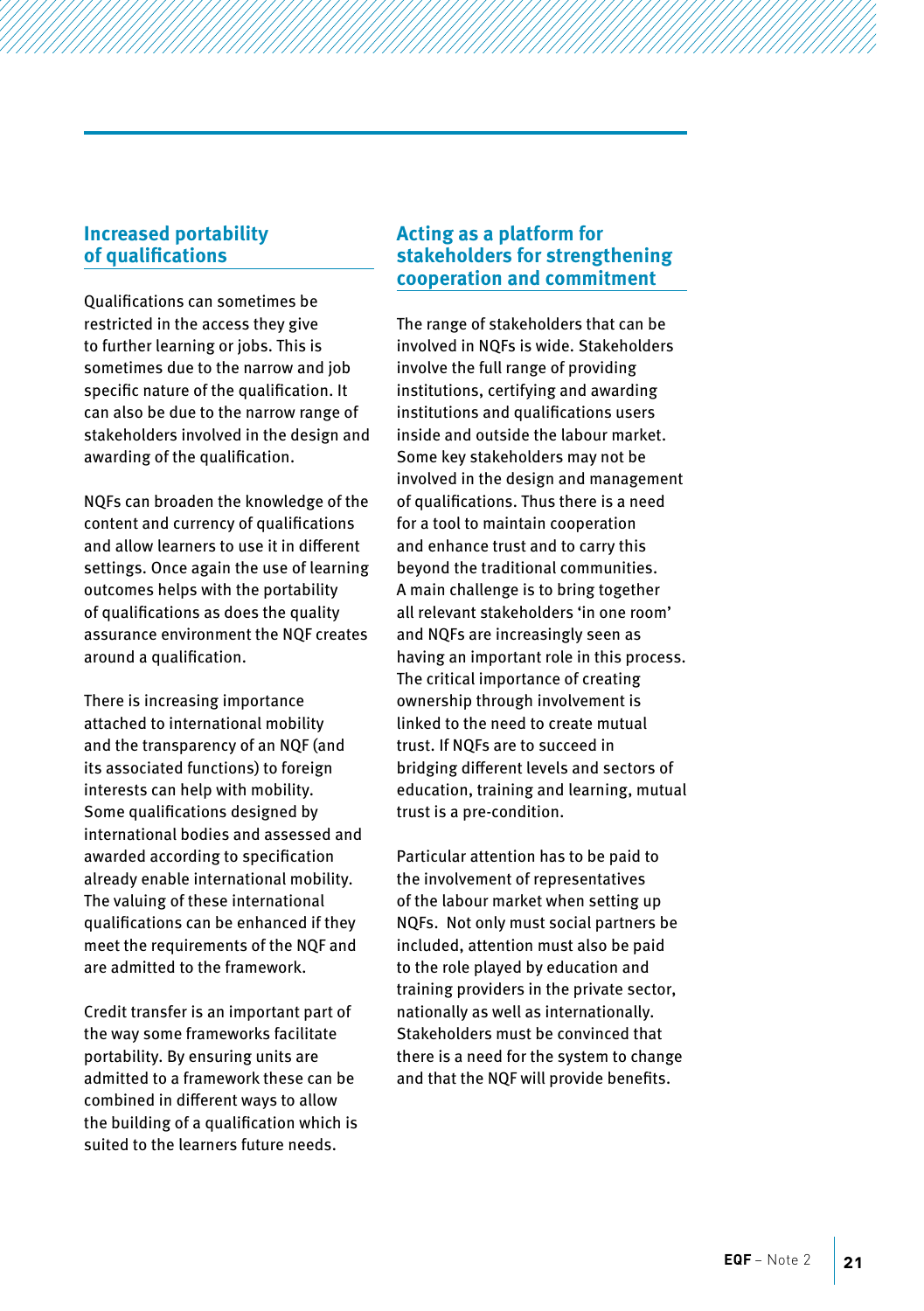#### **Greater coherence of national reform policies**

Reform programmes for lifelong learning are so large and diverse that they can seem fragmented in the way they make use of the qualifications system. In some countries the reform programmes need to engage regional interests as well as the broader national ones.

NQFs can provide a focus for management of a reform programme and act as a coordinating function with a new arrangement for governance of reforms. For many NQFs the objective is to create a structure of levels that brings together all the sectors of education and training. NQFs therefore create an opportunity for the different stakeholders to create a common instrument that will support different objectives in the qualifications system(s).

In order to create the added value described above the requirement for trust and ownership has been mentioned many times. It is therefore important to associate different

stakeholders (from within the qualifications system(s) and from outside – e.g. labour market) to the design process. NQF design is an occasion for dialogue not only across the education and training sectors but also with the economic stakeholders.

#### **A stronger basis for international co-operation, understanding and comparison**

Policy learning requires an understanding of the national system as well as other systems that might lead to developments in the national system. NQFs can be a key to understanding the types of learning that are recognised in a country, how these are valued and how the qualifications system works to award these qualifications. Thus NQFs have the potential to lead to increased international understanding of national qualifications systems. It will be important to explore how emerging NQFs can support and facilitate the work already done by existing bodies like ENIC and NARIC (in the field of higher education qualifications).

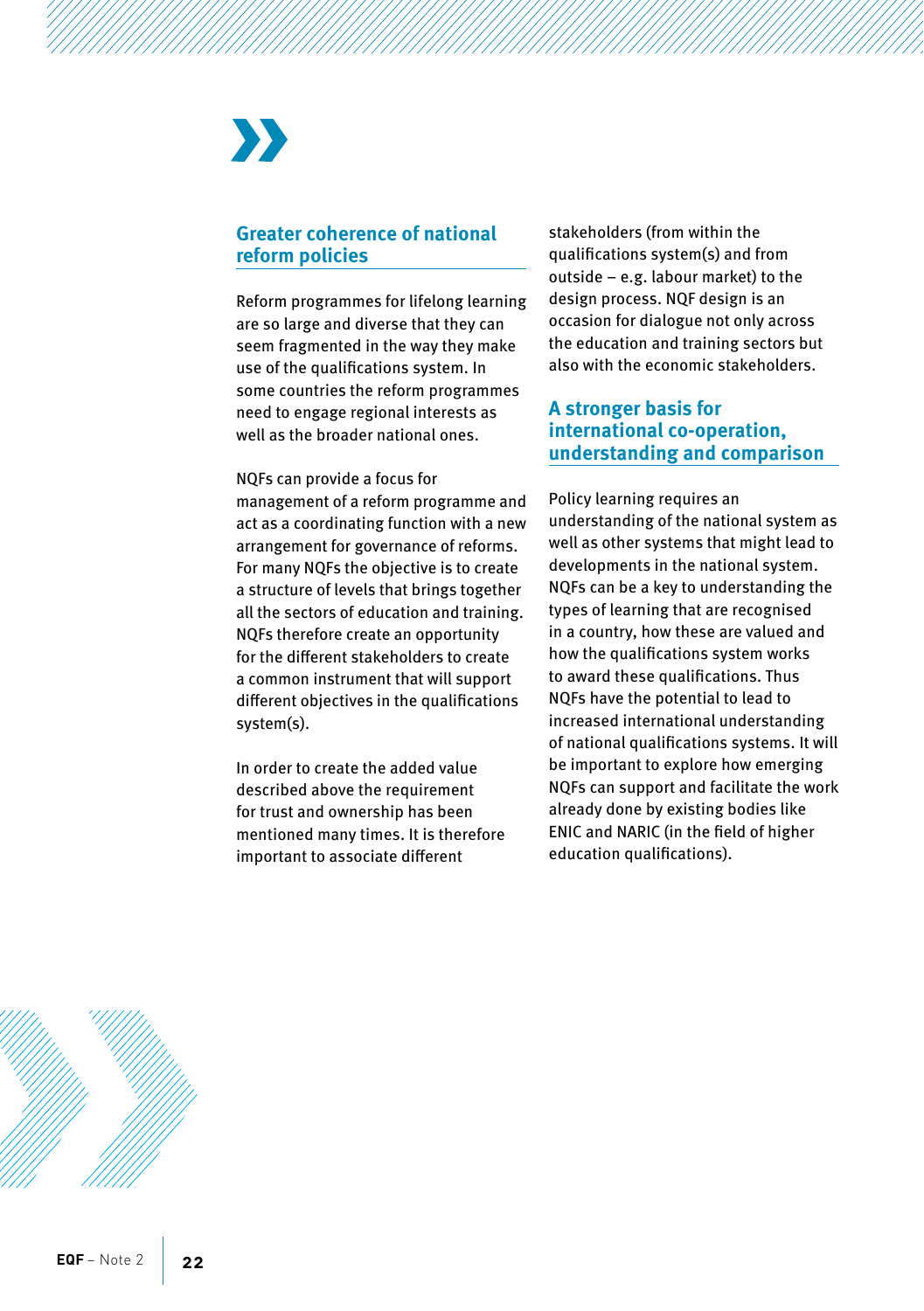The EQF is a tool for encouraging such understanding – by creating learning outcomes based levels the EQF acts as a translation device for international understanding. However it is increasingly clear that in addition to the EQF the national qualifications systems need to have a clear and accepted basis in levels in order to reference to the EQF and allow translation to be built on good understanding.

Governments are also interested to know if the levels of qualifications achievements in the country are comparable to those in other countries, competitiveness of economies may depend on good comparisons.

#### **Materialising benefits for individual learners**

In addition to the benefits that NQFs can bring in terms of increased consistency, transparency, currency, portability and progression for individuals, it is worth repeating that NQFs do not

offer benefits to learners directly, it is the stakeholders: recruiters, trainers and counsellors; that materialise the benefits of NQFs for individuals.

Units and credit as elements of NQFs are tools that make it possible to recognise learning more frequently and in a way which is less costly in money and time. Thus maintaining motivation but also flexibility. Units and credits as features of NQFs also make progression for individuals less abstract and hence again create motivation and flexibility.

In terms of achieving the main goal of more and better lifelong and lifewide learning the individual citizen is the key stakeholder. Yet surprisingly the individual that is motivated to learn may not appreciate the NQF – or even know of it. The NQF is the means by which the whole qualifications system might become more responsive to the needs of individuals and the labour market this responsiveness is possibly the true measure of added value.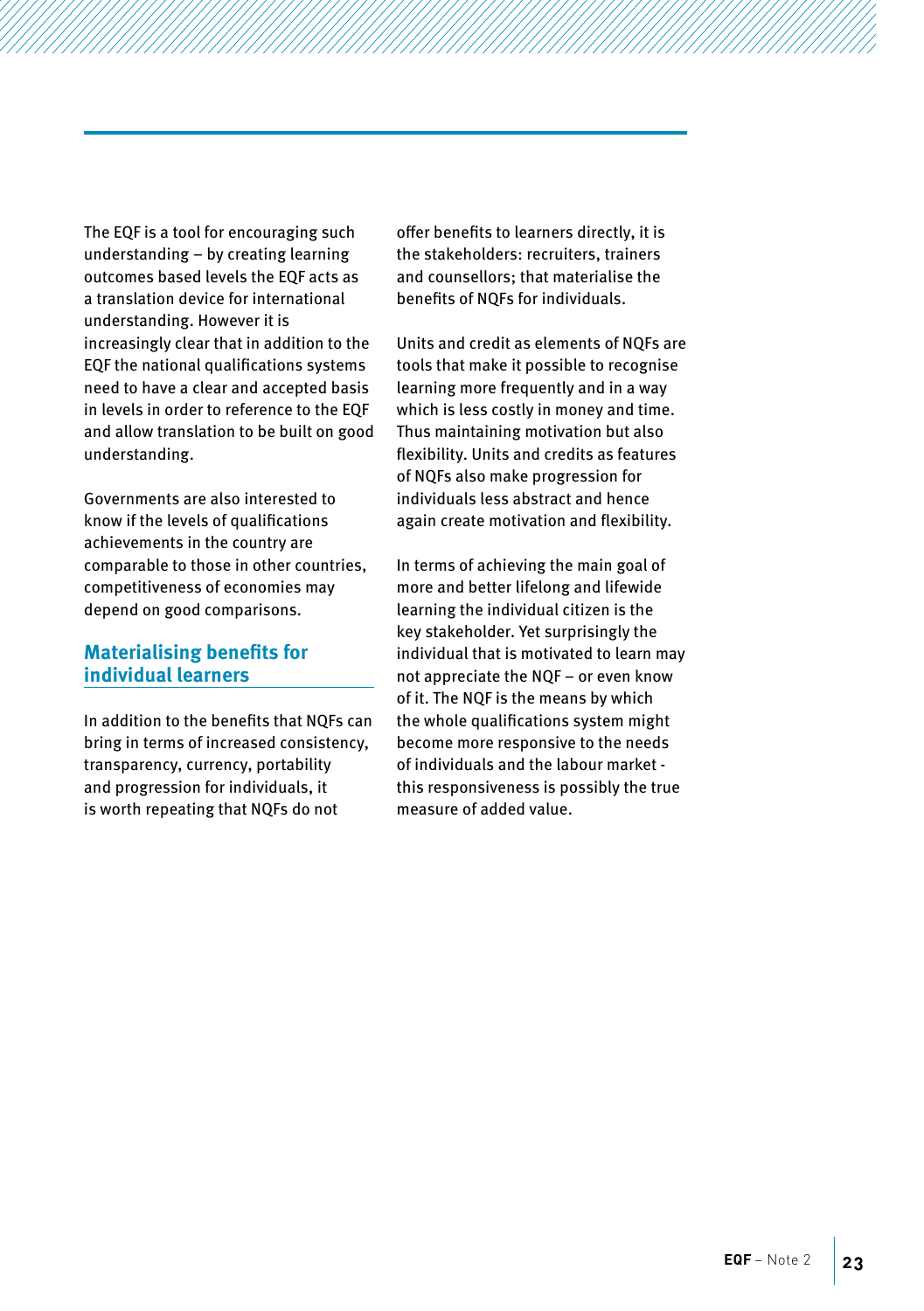### <span id="page-25-0"></span>4. Building an NQF – questions and choices

The process of defining and implementing an NQF can be seen as going through a series of more or less distinctive stages. A better understanding of these stages can help national stakeholders to organise the process and to meet the relevant policy objectives. Focussing on these stages also clarifies that NQFs are dynamic and developing instruments which needs to be revisited from time to time. ILO (op.cit. 2007) distinguishes between three main stages:

» Purpose and scope: Decisions on what goals will the NQF help to achieve and on which education or occupational sectors are to be included.

- Strategy: Decisions on how unified or centrally controlled should the NQF be, on what additional policy measures might be necessary and on what must be done to establish an NQF?
- » Design and implementation: Decisions on how the NQF will be designed and implemented and on how it will be governed and managed.

ILO presents a series of key messages filling in and expanding the different stages, a selection of which is listed in the box below.

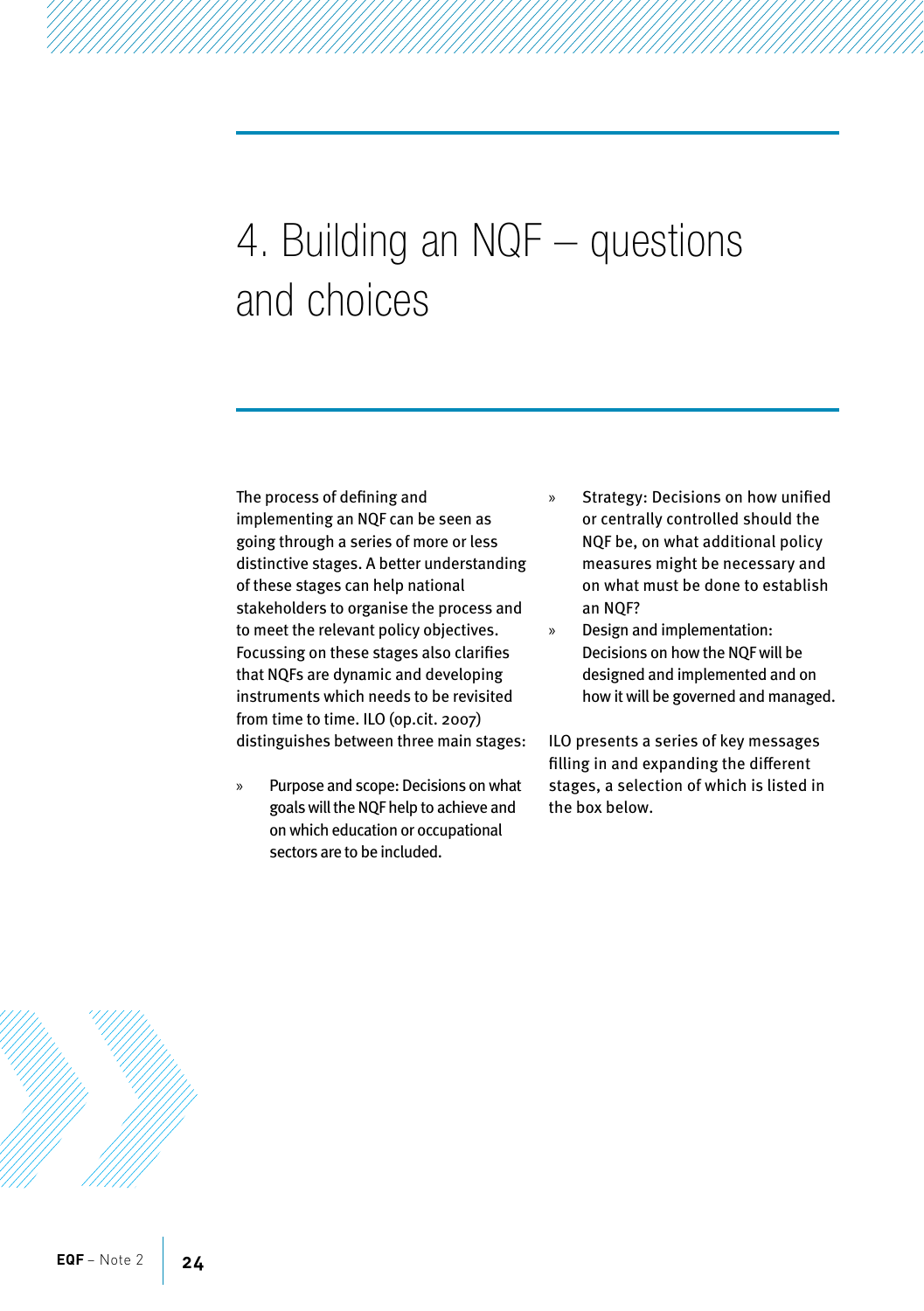

#### **Key messages as regards developing NQFs**

- While the final goal may be to build a comprehensive NQF, this doesn't need to be a one stage process.
- Use a model that allows for sector differences within the single framework in ways which suit the national circumstances.
- The key to a successful NQF implementation is to develop a broad strategy that takes account of all factors influencing success. Above all – develop communities of trust.
- Develop a basic framework quickly  $-$  and then take a pragmatic approach to implementation based on national priorities.
- Each country should work out a solution that suits its size, traditions and existing structures. NQF quality assurance should focus on the essentials – sometimes 'less is more'.
- Outcomes are helpful if implemented flexibly.
- The challenge is to deal with the perception of stakeholders and generating confidence in and acceptance of the new system.

*Source:* ILO, 2007

Arjen Deij<sup>19</sup> takes into account the analysis of Tuck but suggests a slightly different, 6-stage approach. This approach, which reflects the experiences of the European Training Foundation in cooperating on NQFs with a range of countries in Eastern Europe, North-Africa and Central Asia, emphasises the dynamic character of the NQF instrument, underlining that success depends on systematic testing and review (ETF, op.cit.). This is also a point well illustrated by the experiences of the UK where the original NQFs established in the 1990s have been systematically reviewed resulting in major changes and adjustments.

- » The exploratory stage, during which there is no agreement yet on whether the country would need a NQF, which is used to discuss the pros and cons of an NQF as a policy tool and alternatives.
- » The conceptual stage during which countries discuss, develop and define the rational and the main outline of a future framework.
- » The design stage that is used to design the national framework and to agree between stakeholders on how it should be implemented.
- » The testing phase that is used to test and develop the tools for implementation and support the operational planning for implementation.
- The implementation stage which normally starts with capacity and

<sup>19</sup> Towards a common understanding of the development stages of NQFs, ETF Working Paper, forthcoming ([http://etf.europa.eu/\)](http://etf.europa.eu/)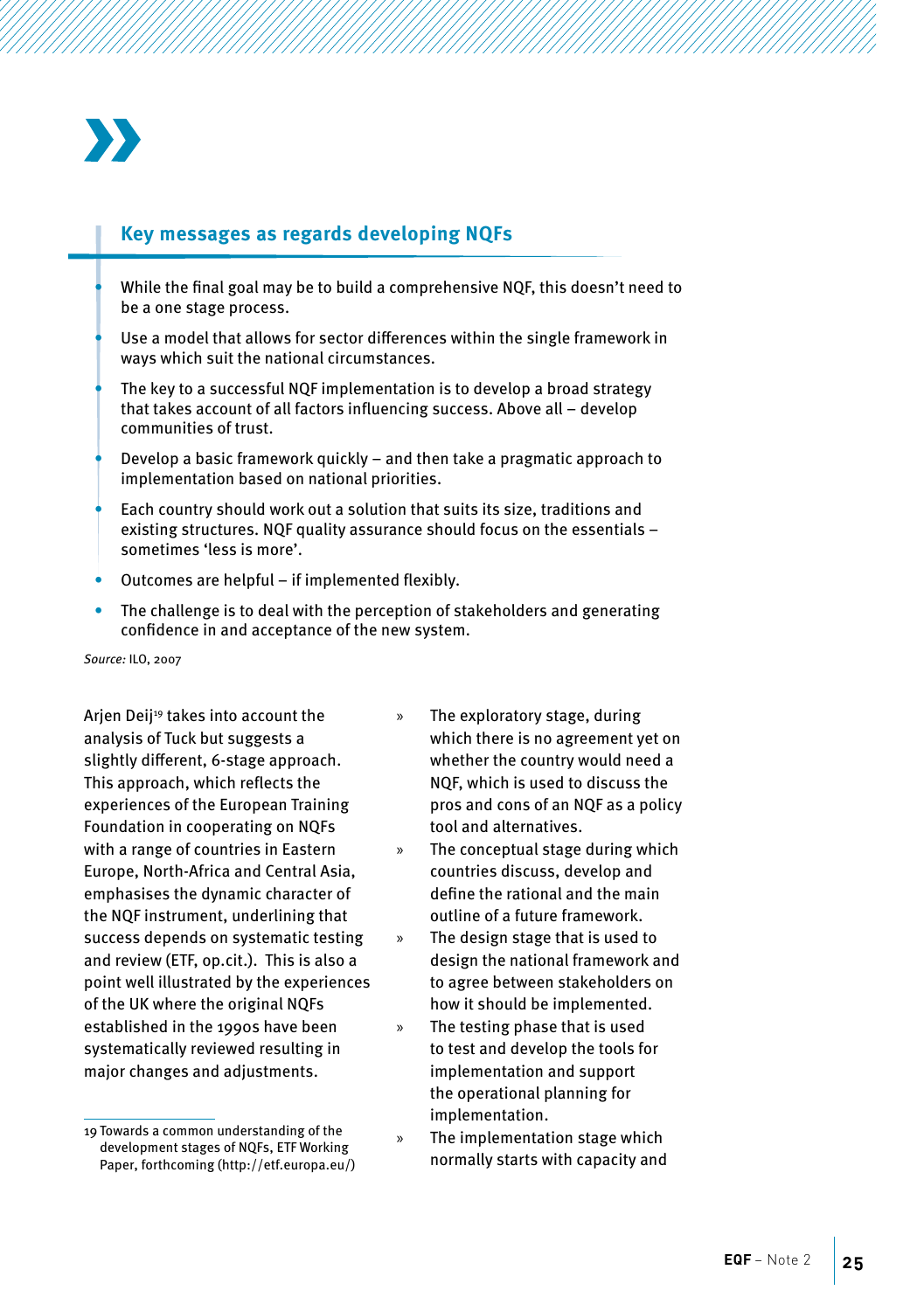institution building, populating the framework with qualifications, followed by more attention on quality assurance linked to assessment, certification and delivery processes and the coordination, regulation and or management of the framework, including ensuring sustainable funding and ICT systems.

» The review stage to review progress and the impact of the framework, often followed by re-conceptualisation, redesign, testing, implementation etc.

These stages illustrate current NQF developments in Europe<sup>20</sup>. Of the 32 countries taking part in the 'Education and Training 2010' work programme the majority can currently be categorised according to the orientation, conceptual and design stages. However, during 2009 and 2010 a growing number of countries will be ready to move into testing and implementation. This distribution according to stages of development can be illustrated by the following examples:

- » Norway and the Netherlands are currently pursuing discussions on the advantages and disadvantages of comprehensive NQFs.
- » Sweden and Finland have during the last two years moved from the orientation to the conceptual and design phase.
- » Austria and Germany are close to move from conceptualisation and design to testing.
- » Belgium (VL) has now moved towards actual implementation of their framework.
- » In Ireland a review is nearing completion. In England, Wales and Northern Ireland reconceptualisation of the existing NQF is complete and a new qualifications and credit framework has been launched.

This confirms the point made earlier that NQF development must be seen as dynamic and continuous developments. This also illustrates that the technical features of the frameworks are important, but less important than the cooperation processes they facilitate.



<sup>20</sup>Also relevant is the 10 step approach developed for the Qualifications Frameworks within the European Higher Education Area (EHEA).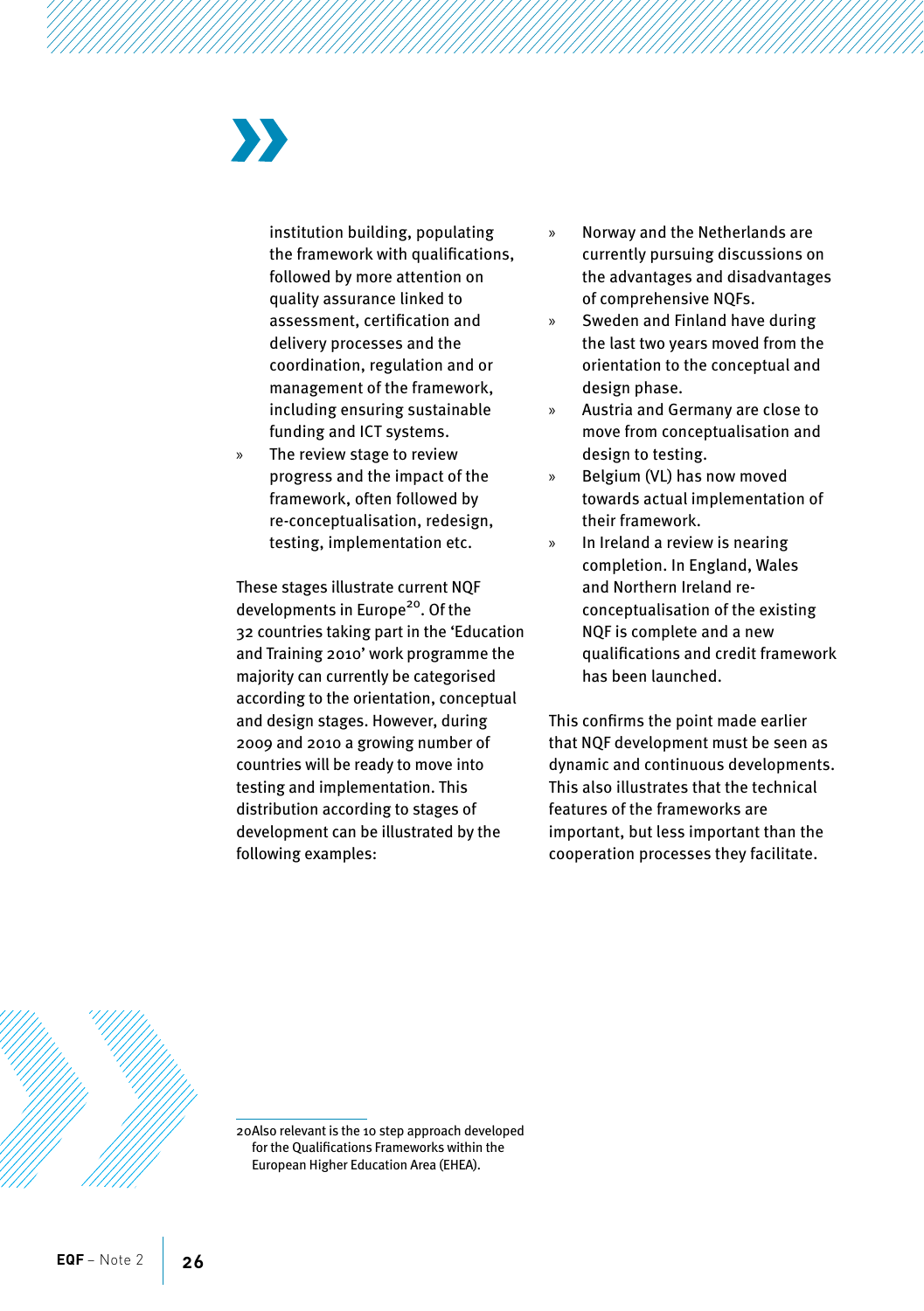### <span id="page-28-0"></span>5. Models of NQFs

Developments of NQFs in Europe and beyond illustrate that the visions and ambitions for NQFs in countries differ greatly. As a starting point some countries will look at reflecting the existing implicit national qualifications levels in a diagrammatic form – usually a grid. This classification acts as a representation of the national qualification system and a powerful communication tool. It is not intended to change anything<sup>21</sup> and is built on the consensus existing in the current system. This kind of 'status quo' NQF is rare, it is much more likely that a proposed NQF is designed to achieve some or all of the aspects of added value described in the previous section.

NQFs achieve added value by means of structure or by having functions

associated to them. The latter are commonly such procedures as additional quality assurance, additional validation procedures (such as for non formal and informal learning) or new qualifications for disadvantaged groups. Adding value through the structure of an NQF is now examined in a little more detail22.

The first structural element that might be considered is how broad the scope of the NQF will be: will it cover all national qualifications (inclusive) or cover those arising from specific parts of the education and training system such as higher education or vocational education and trainings? A second structural element is the extent to which the NQF will be designed to link the different parts (sectors) of education

<sup>21</sup> But it is worth noting that experience shows that codifying qualifications in any way leads to changes in the underlying parts of the NQF, the SCQF in Scotland is a good example here.

<sup>22</sup>There are other kinds of factors that have to be considered in the design of an NQF, for example its possible use as a regulatory tool which requires additional quality assurance procedures, or whether the framework is imposed by government (possibly by law) or is built on the basis of voluntary engagement of stakeholders.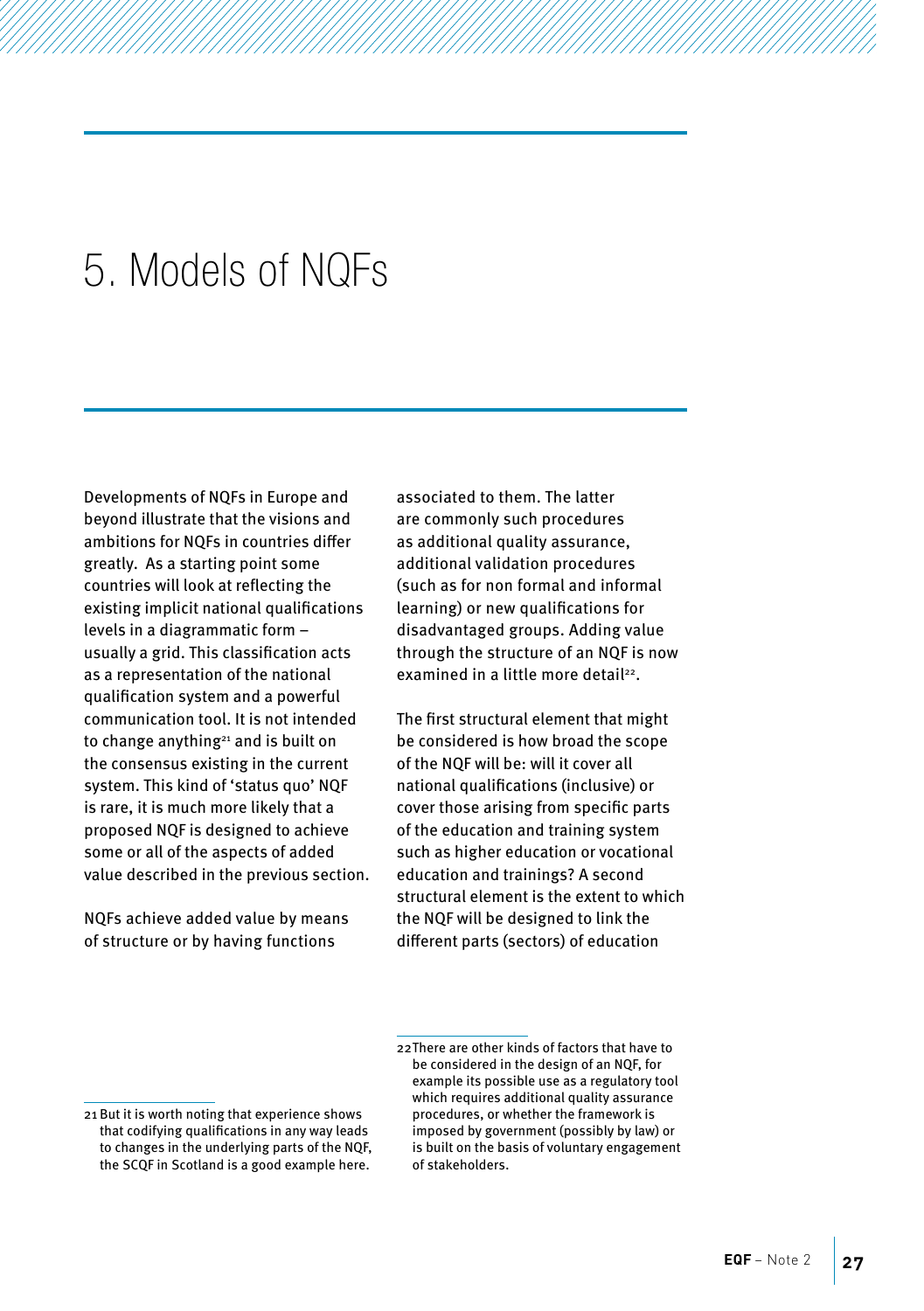# $\boldsymbol{\Sigma}$

and training<sup>23</sup> – will it attempt to demonstrate some common levels for these different parts of education and training systems or will it attempt to bring them together so that learning outcomes, units of assessment, credits and qualifications can be shared across the existing boundaries? These two structural elements (coverage and linkage) are powerful and important for a range of reasons, not least because they enable a qualifications system to be seen and understood as a whole and to promote access, facilitate the transfer of learning and enable improved progression in lifelong learning. For these reasons it is useful to look at a typology of different kinds of frameworks.

### **A typology of NQFs**

The starting point for an NQF is the tacit understandings of citizens of what qualifications stand for and how they open doors to new learning, new jobs or higher salaries. People know what qualification is needed for university or to enter the labour market as a skilled worker. This tacit knowledge of qualifications levels is deeply embedded in national cultures and

is surprisingly consistent within each sector of the education and training system. There are no formal links between the sectors and no diagram, grid or classifier is necessary or evident. It could be said that every country has an implicit NQF based on these tacit understandings.

Sectors often make explicit the structure their qualifications levels and the types of learning programme that commonly leads to the different qualifications levels. Here we see the first use of structure as a way of allowing NQFs to add value to that offered by implicit NQFs. These hierarchies of qualifications levels are **sectoral frameworks** and are accepted by the stakeholders within the sector. Higher education classifies its main qualifications into levels and school leaving qualifications are often characterised into a kind of basic achievement and a more advanced achievement secured by staying in school beyond the school leaving age. In vocational education and training the situation is often more complex but it is possible to see a pattern of competence in basic skills, semi skilled competence, skilled worker competence and advanced specialist competence. In some countries the separate sectoral qualifications levels are made explicit in the form of level descriptors – the Bologna process has developed model level descriptors for higher education. These national sector frameworks tend to stand alone from other sector frameworks, however it is likely that informal links between the sectors are used.



<sup>23</sup>Concern has been raised that comprehensive frameworks covering all parts of a national qualification system will provide too general a reference point potentially undermining the (positive) diversity of traditions and approaches existing in education and training. While this is a concern that has to be taken seriously, it will be up to the stakeholders in each country to decide on the balance between specificity and general coverage. In some frameworks the general level description is accompanied by more specific, sector based, descriptions.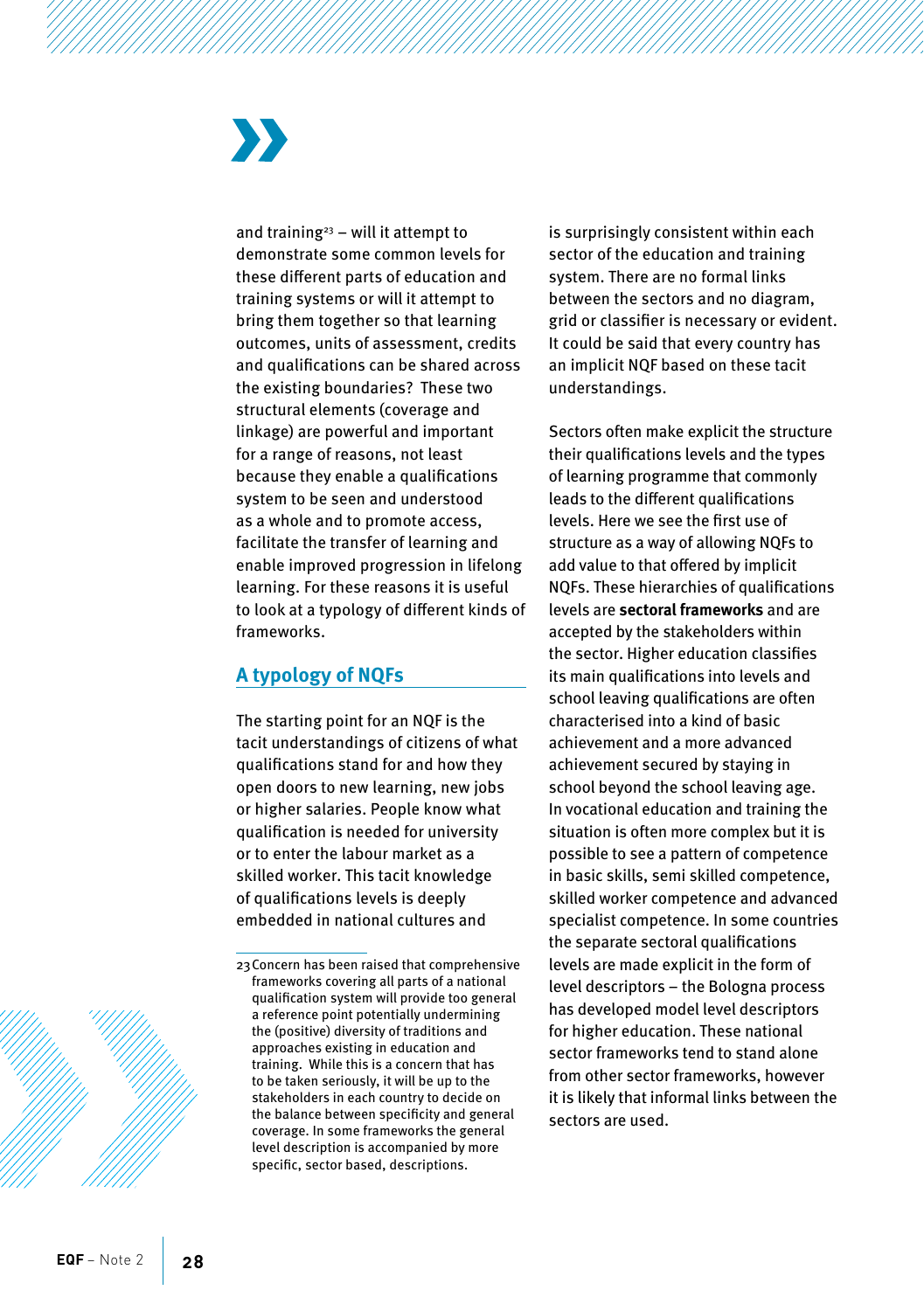There are examples of NQFs that seek to use the second means of adding value – linkage between sectoral NQFs – as a means of adding value for users of qualifications. These links form a **bridging NQF** that has an existence alongside the sectoral frameworks. Indeed the bridging NQF will incorporate the levels of the sectoral frameworks and will often include level descriptors that accommodate the characteristics in the separate sectoral frameworks. The linkage is intended to bring transparency and permeability across the zones between sectoral NQFs and enable new progression routes to develop. They bring coherence to the national qualifications system.

Bridging frameworks depend on the existence of separate sectoral frameworks which are governed by sectoral interests. There is a stronger form of linkage which gives an NQF the role of bringing together the sectoral frameworks into a new **integrating framework**. These frameworks are a formal link between different education and training sectors and are represented by a single set of levels and descriptors covering all education and training sectors. Each sector uses this common set of levels and descriptors as its own framework. No separate sector frameworks exist.

In summary the peer learning activities have suggested there are possibly three distinct kinds of NQF – each with a capacity to add value to a qualifications system where qualifications levels remain implicit and sectors are more or less independent of each other. The three types are summarised in the table that follows.

| Type of framework Characteristics |                                                                                                                                                                                                                                                                                                                            |
|-----------------------------------|----------------------------------------------------------------------------------------------------------------------------------------------------------------------------------------------------------------------------------------------------------------------------------------------------------------------------|
| Sector                            | A defined series of qualification levels for one or more education and<br>training sectors (general, VET, HE, Adult). Some sector frameworks could<br>have level descriptors                                                                                                                                               |
|                                   | There are no explicit NQF links between the sector frameworks for<br>different education or training sectors.                                                                                                                                                                                                              |
| <b>Bridging</b>                   | There is a set of common qualification levels that cover all education<br>sectors. Some of these common levels can have a set of descriptors.<br>Separate sector frameworks exist as a basis to this bridging framework.<br>The bridging framework forms an formal link between different<br>education or training sectors |
|                                   |                                                                                                                                                                                                                                                                                                                            |
| Integrating                       | A single set of levels and descriptors covering all education and training<br>sectors, each sector uses this set of levels and descriptors as its own<br>framework. No separate sector frameworks exist.                                                                                                                   |
|                                   | The integrating framework forms a formal link between different<br>education and training sectors.                                                                                                                                                                                                                         |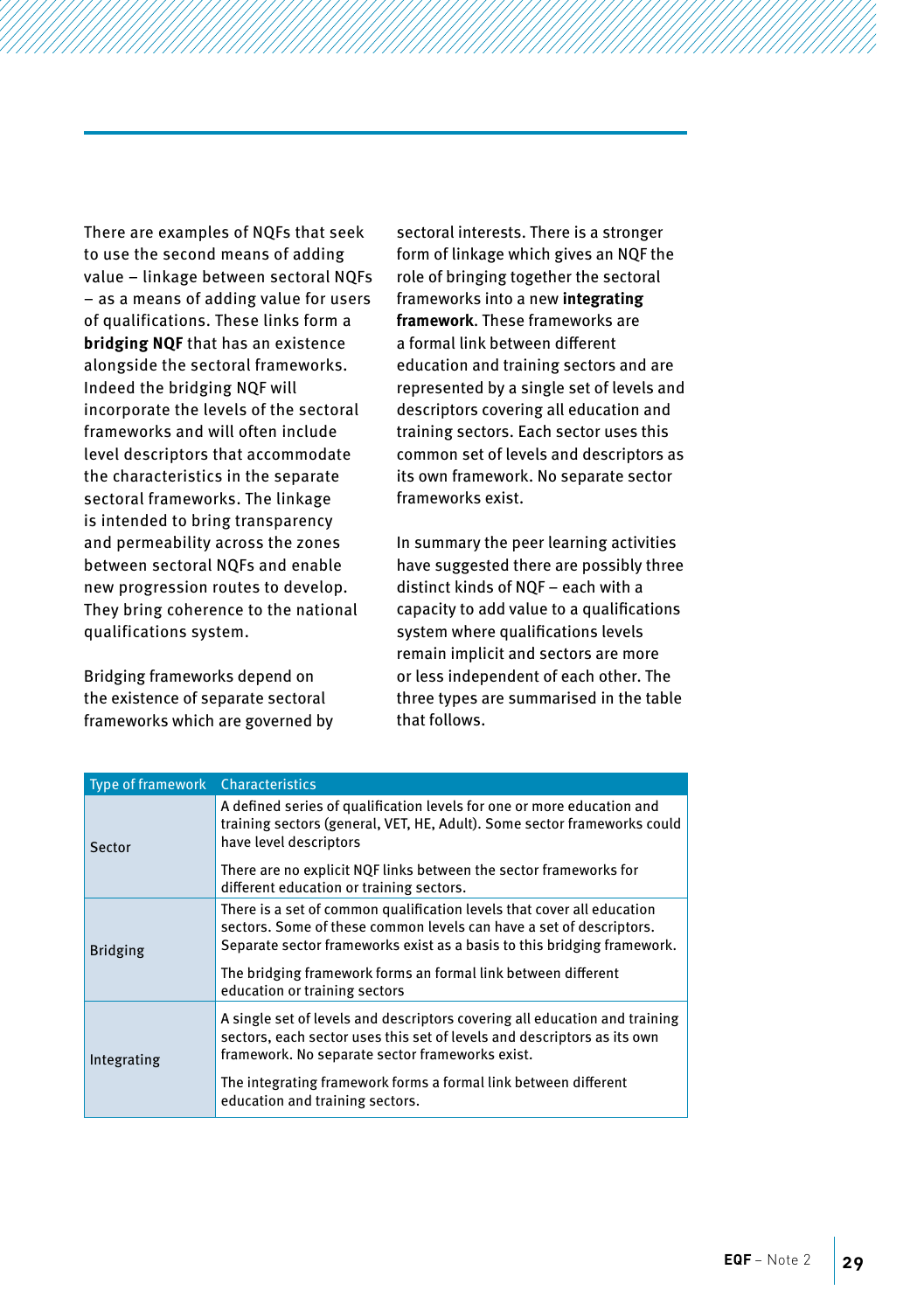# X)

As stated earlier bridging and integrating frameworks can be regarded as comprehensive frameworks if they embrace all learning sectors.

#### **The typology and adding value**

All NQFs can be classified according to this typology and examples of all types can be found across Europe. The typology represents a graduation from a neutral NQF, reflecting the existing implicit national qualifications levels in a diagrammatic form, to a strong tool for shaping qualifications systems so that they can facilitate lifelong learning. Clearly the more powerful integrating framework has the potential to produce more aspects of added value than separate sectoral NQFs. However such integrating frameworks are likely to demand more time for design and implementation, new infrastructure and greater stakeholder involvement than other ('status quo') types of frameworks. As already stated frameworks should be seen as classifications with 'vision' and for this reason policymakers in

most countries aspire to ambitious frameworks that are likely to yield maximum added value.

It is possible to achieve integrating NQFs through a series of stages and there are examples today of frameworks that have evolved from modest sectoral frameworks into integrating frameworks. The typology itself represents stages in achieving the added value associated with an integrating framework – where through a vision – resources and stakeholder groups can be mobilised to establish the kinds of infrastructures of governance and trust that an integrating framework demands.

Integrating frameworks are clearly attractive but there are features of sectoral frameworks that support specialisation and qualification development within sectors. It is argued that the coherent and integrated framework is too generalised a model that does not reflect the reality of qualifications in a country. Clearly in the process of framework development

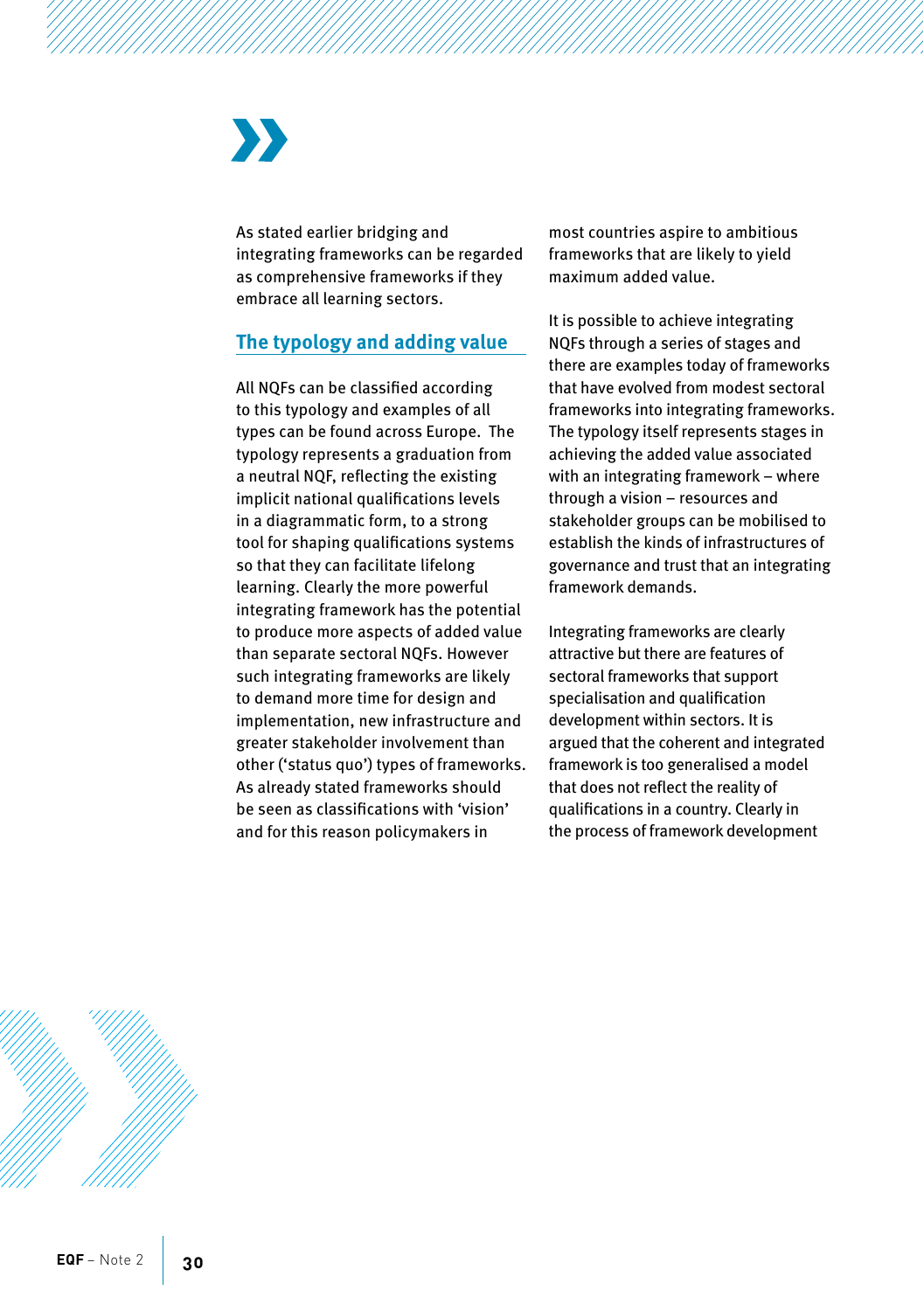this view of the limitations of integrating frameworks has to be accommodated and stakeholders with a strong sectoral view should see the process of framework development as one where the sectoral interest and the special knowledge of how qualifications meet the needs of their sector are not relegated in importance. Qualification design and development needs to remain specialised, this is the essence of quality for sectoral interests, at the same time these qualifications need to fit comfortably within a national framework if sectors are to benefit from enhanced coherence and transparency of the system as a whole.

There are other considerations that can be applied when classifying frameworks and they often go beyond the approach described above. For example the differences in frameworks might include the extent to which they are top-down national developments or organic evolutions from work of the stakeholders to link qualifications. Another difference in frameworks is the extent to which they are defined as tight models requiring

precise characteristics of qualifications or as looser arrangements where the criteria for allocating qualifications to levels are more general and can be flexibly interpreted.

#### **The EQF as a lifelong learning framework**

The EQF is a lifelong learning framework and sets out to be inclusive of learning outcomes arising from any learning context. It is thus an integrating framework and can be a common reference point for general education and training, vocational education and training and higher education. It is also able to accommodate learning achieved by the validation of non formal and informal learning. However the EQF can only achieve this integration if the separate national systems that are referenced to it can also integrate these different learning contexts. It follows therefore that the EQF, as a lifelong learning framework, is encouraging NQFs to take the form of integrating frameworks.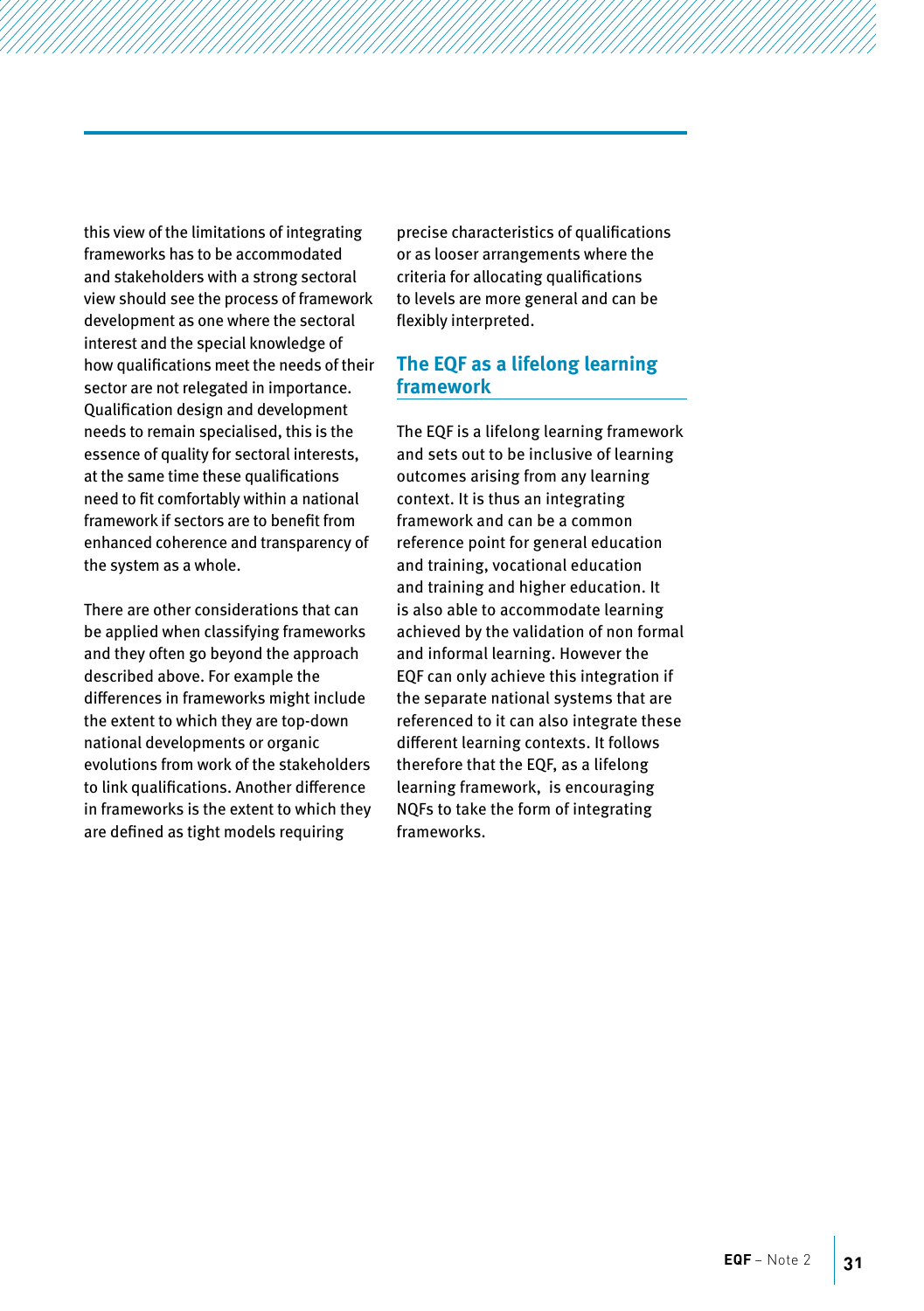### <span id="page-33-0"></span>6. Creating support for NQFs

NQFs provide an opportunity for cooperation and for strengthening partnerships. They do not, however, guarantee that such cooperation will happen and that new partnerships will emerge. Quite to the contrary, a poorly planned and weakly implemented NQF may put existing relationships and cooperation arrangements at risk. The experiences from those countries having developed NQFs - along with input from countries currently developing frameworks - point to the following key issues to be addressed in order to mobilise support.

#### **Is there a need for an NQF?**

Stakeholders must be convinced that there is a need for the system to change and that the NQF will provide benefits. The development of an NQF should obviously add value and offer solutions to clearly defined problems. The ILO (Tuck, op.cit.) formulates this as three distinct questions:

*Is there a problem? What exactly is this problem? How can the NQF help in addressing this problem?* 

The areas of potential added value presented above provide a concrete starting point for stakeholders to decide on the need for an NQF. To be of any value, however, all involved stakeholders have to answer this question from their specific point of view. The discussions in the peer learning cluster show strong support for independent coordinators that remain sensitive to the different interests of parties involved. NQFs raise different expectations from different parties. While a compromise has to be sought it is also important that the interests of all parties are taken on board in one way or another. Agreement will of course not always be possible (or indeed sought after) – in these cases NQFs can help to clarify positions and options. It is only if the NQF fits the different needs of parties concerned that ownership will be developed.

An interesting example of how to organise such a process is provided by the Austrian national consultation on the creation of an NQF (2008) where all relevant stakeholders were invited to respond to the need for and potential scope of an NQF. The preparation of the

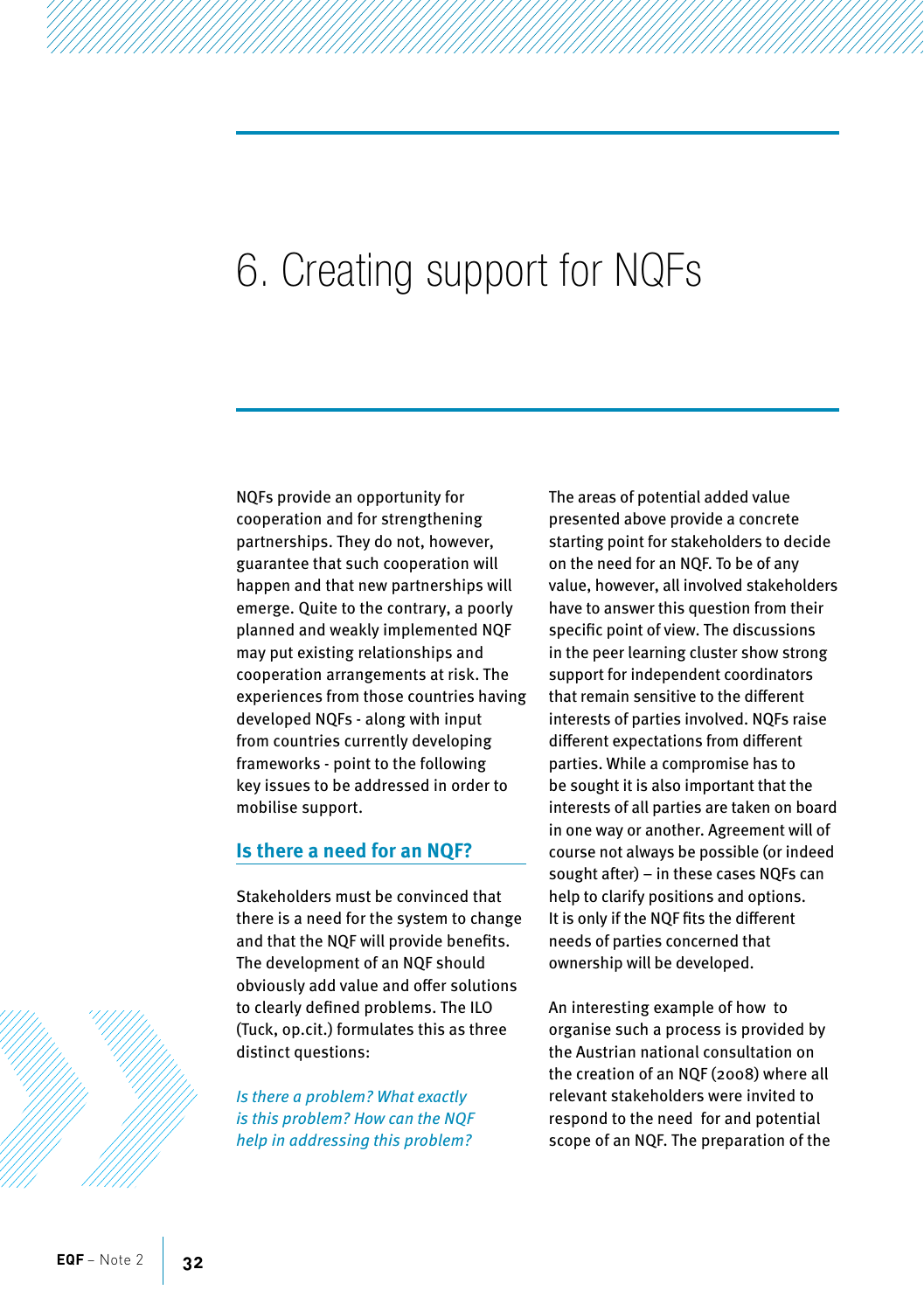Irish NQF from 2003 may also be seen as an example of this, underlining that the mobilisation of support is a continuous process which have to be broadened and deepened as the implementation of the framework goes on.

#### **The need for broad involvement**

The vision of comprehensive NQFs outlined in this note will inevitably require broad involvement - by stakeholders outside as well as inside the formal education and training system.

The need for such involvement is underlined by the broad range of functions currently fulfilled by qualifications. Qualifications (among other things) communicate the character and profile of specific learning experiences and learning outcomes and they signal the level and value of specific learning experiences and learning outcomes (currency). They are furthermore used for the selection of individuals (to education and training, the labour market), they play a significant role in regulating labour markets (signalling rights to access, pay and status) and they regulate supply and demand in education and training. Their role in monitoring education and training systems (for accountability purposes) can not be ignored.

This underlines that while learning providers are key players in designing and implementing qualification frameworks, a wide range of qualifications users also need to be

involved and claim ownership. This applies in particular to actors in the labour market, notably employers, trade unions, sector organisations and professional associations.

#### **The need to deepen involvement in the process**

An NQF may easily be conceived as topdown initiatives of limited relevance to institutions and individuals at regional, institutional and local level. The areas of added value presented in section 3 can not be realised without deepening the implementation process and by involving additional layers of stakeholders.

This need is well exemplified by the challenges involved in using a learning outcomes based approach in the design of NQFs. While it is important to agree on a set of learning outcomes descriptors defining the overall NQF, the added value of this will only be realised the moment learning outcomes are used to define the actual qualifications, thus requiring consistent strategies for the definition and design of standards, curricula and assessment methods and approaches.

The above illustrates the limitations of seeing an NQF as a simple classifier presenting existing qualifications in a more transparent and accessible form. Whilst this is important, issues like increased currency, recognition of broader learning forms and increased portability, can only be achieved through this deepening of involvement.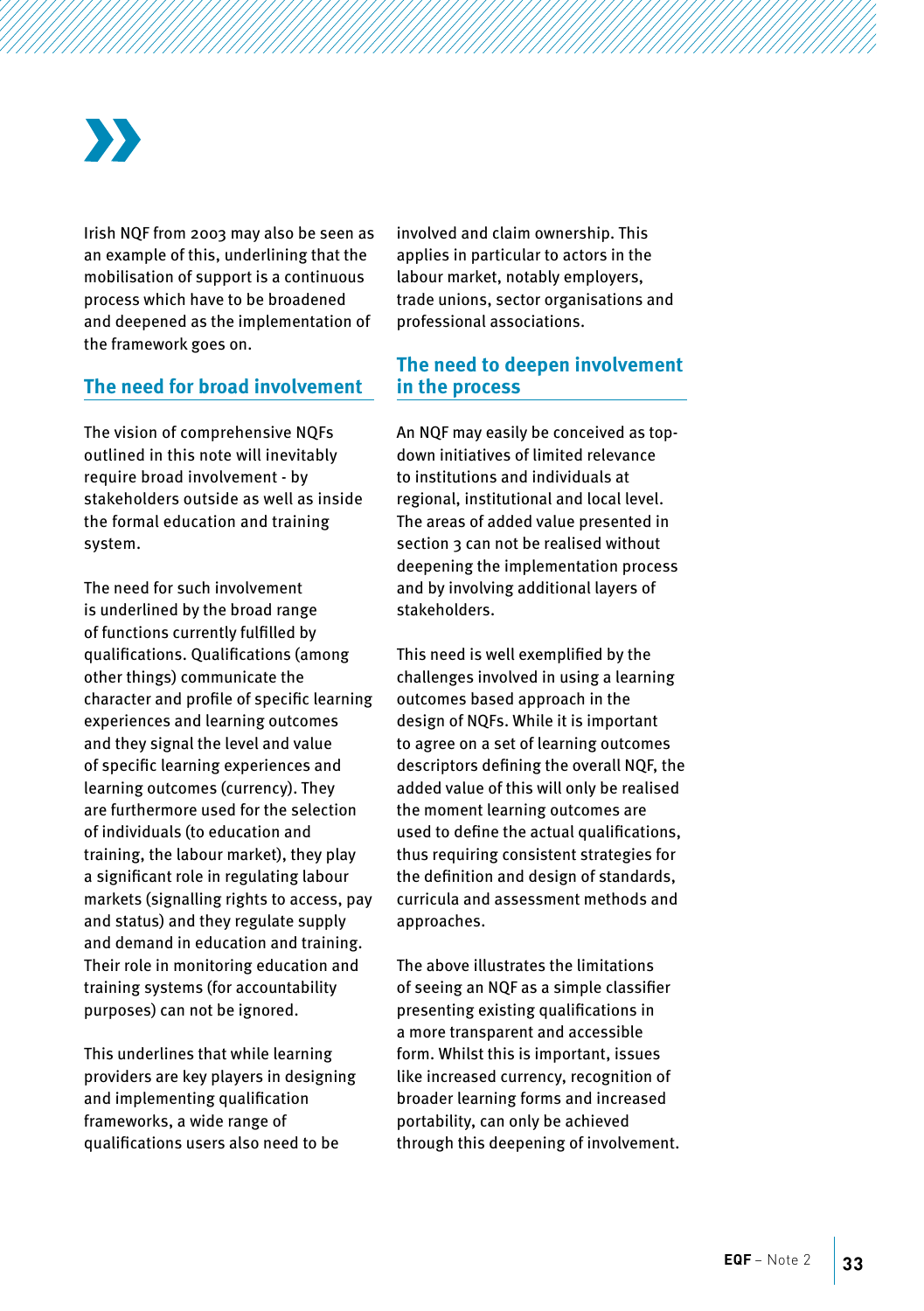# $\sum$

#### **The need for an open process**

The process of defining and developing an NQF should be open and stakeholders should be able to join at any stage. Not all parties will be interested from the start though it is important that the crucial stakeholders are involved. It is important to maintain the possibility of bringing in stakeholders at a later stage. While some countries may choose to start developing limited frameworks covering a part of the qualifications system (VET, HE), this does not exclude a gradual broadening of the process. The same applies to the gradual enlargement of frameworks to include professional sectors and stakeholders in the voluntary and private sector.

#### **The need for 'neutral' coordination and management of the framework**

A comprehensive NQF addressing the fragmented character of qualifications systems can not be realised without clear and credible coordination. The lack of such coordination is a key problem in many countries currently developing NQFs. Key transversal issues like access, progression, transfer and portability are not properly addressed due to a lack of coordination between sectors and interests. The broader the coverage of the framework the more urgent this problem of coordination becomes. Creating support for a comprehensive NQF therefore requires the definition and implementation of national management mechanisms

representing something more than partial interests of providers and users.

#### **The need for accountability**

Creating support for an NQF will inevitably have to take into account the national situation and context. Common to all countries, however, is the need for a transparent and accountable management of education, training and qualifications systems. NQFs offer the chance to review and strengthen this accountability – not least supported by the shift to learning outcomes.

Introducing NQFs based on learning outcomes alters the point of equilibrium of governance in education and training systems. A shift may take place where the position of key actors change and where users of qualifications, mainly individuals and businesses, are likely to be empowered at the cost of providers. Learning programmes and qualifications based on inputs, such as teaching programmes and course duration, are to a certain extent impenetrable by end users ('the black box of qualifications'). These users are normally asked to trust the system and they will have their needs met. This process of transformation of teaching specifications to learning outcomes is a process of codification or modelling and allows re-examination of programmes and a profoundly revised pedagogy and evaluation process. Stakeholders are able to intervene and discuss purposes, content and methods and there is the opportunity for peer learning and cross fertilization of ideas about best practices.

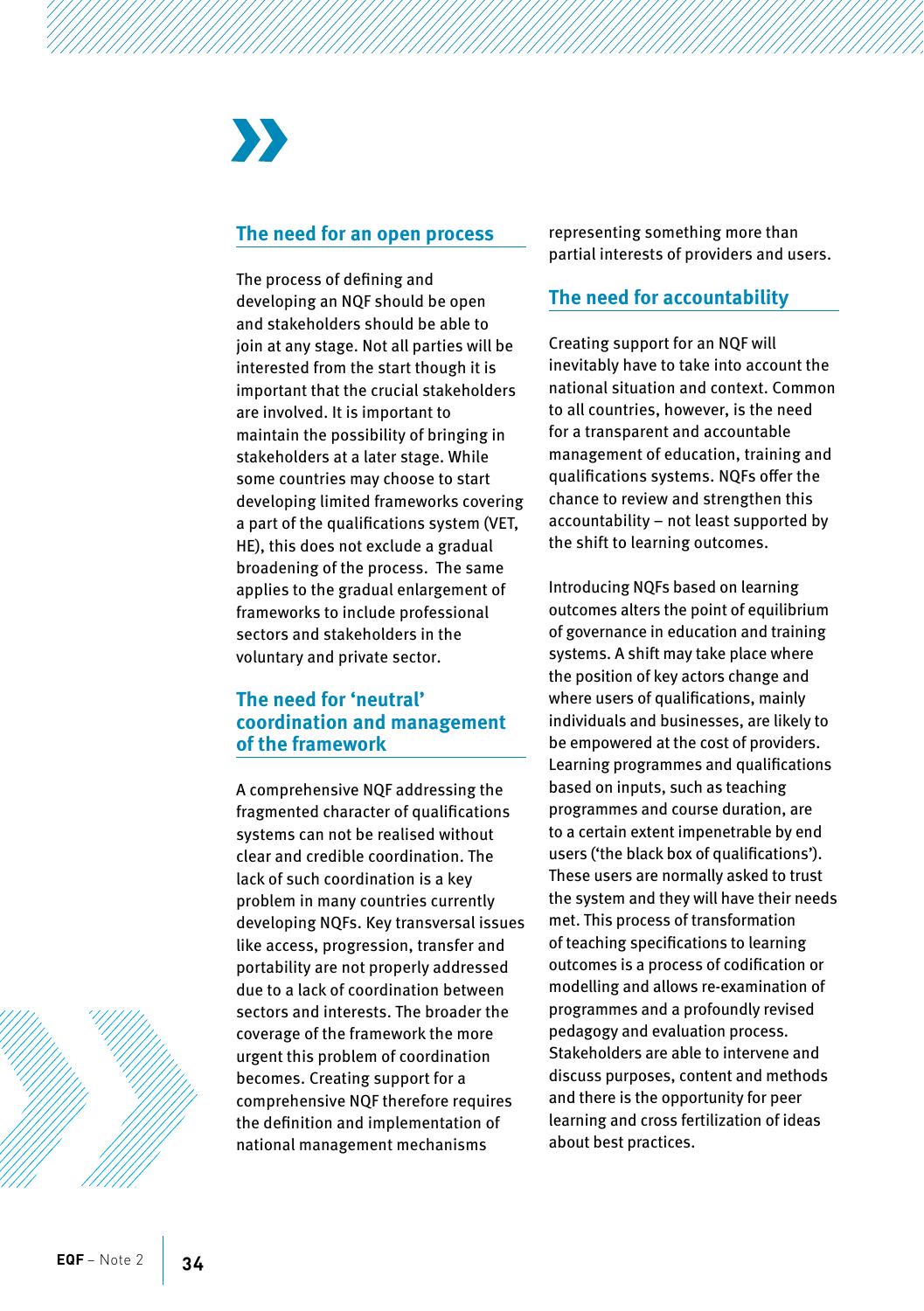### <span id="page-36-0"></span>7. Conclusions

This note summarises the discussions of the four peer learning activities on National Qualifications Frameworks held between 2007 and 2009. It also draws on discussion and suggestions from the EQF Advisory Group and the meetings of the Cluster on recognition of learning outcomes.

While not pretending to cover all aspects of NQF developments, the note provides an updated picture of ongoing discussions in EU and EEA Member States. The main focus of the note is on the potential added value of the NQFs – reflecting the overwhelmingly positive attitude to NQFs expressed by national stakeholders. It is important to underline, however, that releasing this added value requires national processes involving all relevant stakeholders

from day one. Three messages are of particular importance: The first is that an NQF with qualification levels based on learning outcomes is likely to encourage the broader use of learning outcomes and it is this shift that will create much of the added value for NQFs. A second main message is that NQFs should be seen as platforms for new visions, cooperation and dialogue, without this their added value will be limited. A third message is that NQFs can only deliver added value when the contextual conditions are right; in some countries this is not the case.

It is our hope that the note will inform discussions among stakeholders at all levels and thus contribute to the modernisation of education and training and to the realisation of lifelong learning.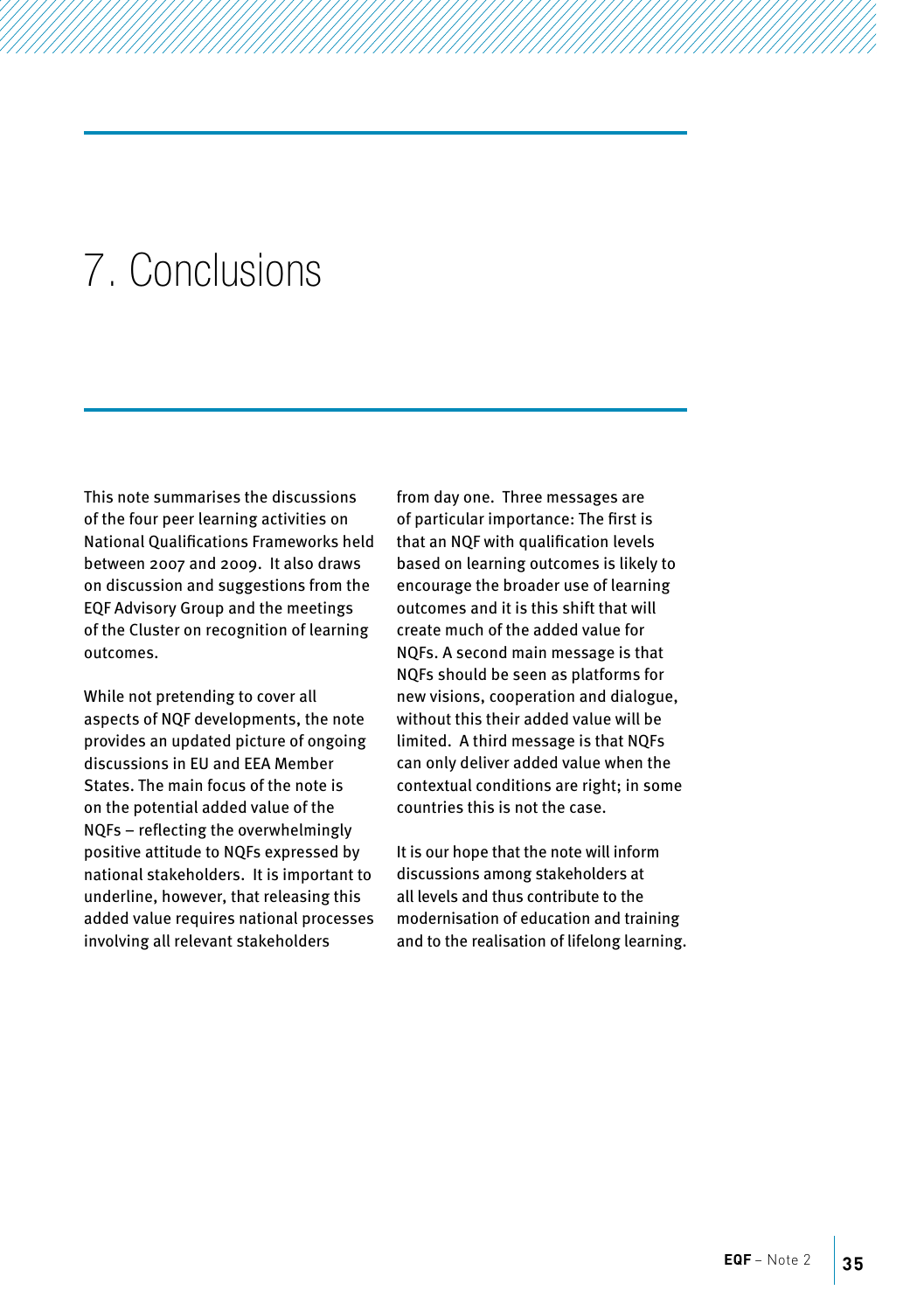### <span id="page-37-0"></span>References

Bergan, S., Mayr, T. and Trier-Wang, A. (2009): Preliminary report to EQF sub-group C on 'sectoral qualifications

Cedefop (2008): The shift to learning outcomes. Policies and practises in Europe. Luxembourg

Cedefop (2009): The development of NQFs in Europe – overview September 2009, Brussels/Thessaloniki. Available on: <http://www.cedefop.europa.eu/EN/publications/5030.aspx>

The Purpose of the European Qualifications Framework in an International Context, Presentation by Jens Bjornavold and Arjen Deij in the ETF conference 'The European Qualifications Framework. Linking to a Globalised World', 29-30 January 2009, Brussels

Towards a common understanding of the development stages of NQFs, ETF Working Paper, forthcoming ([http://etf.europa.eu/\)](http://etf.europa.eu/)

ILO, Ron Tuck, (2007), An Introductory guide to National Qualifications Frameworks; conceptual; and practical issues for policy makers, Geneva

ILO, Allais, S (in press), The impact and implementation of NQFs: Report of a study in 16 countries, Geneva

OECD (2007): Qualifications systems. Bridges to lifelong learning, Paris

Recommendation of the European Parliament and of the Council 23 April 2008 on the establishment of the European Qualifications Framework for lifelong learning. *Official Journal of the European Union*, C 111, 6.5.2008

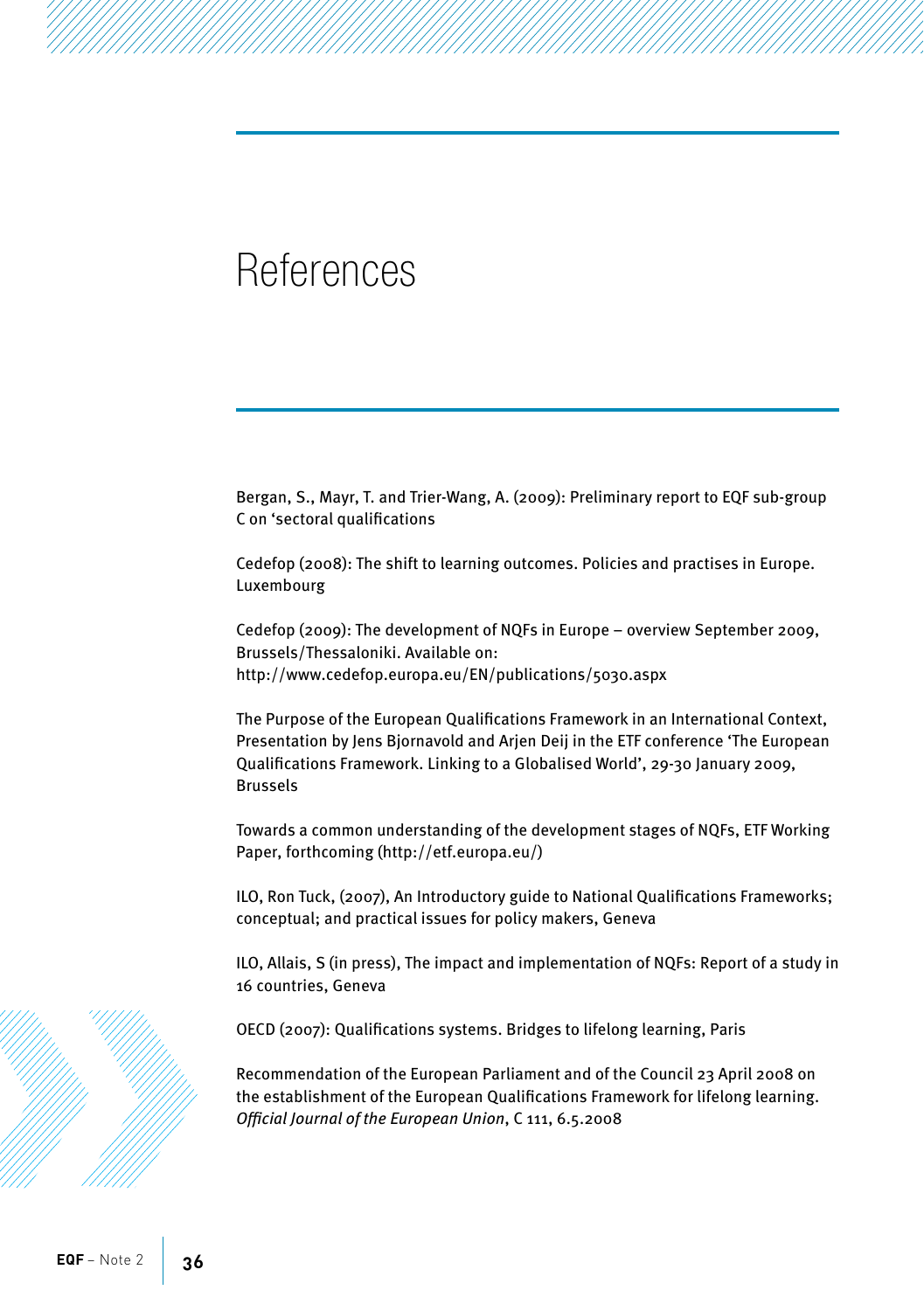#### European Commission

#### **European Qualifications Framework Series: Note 2. ADDED VALUE OF NATIONAL QUALIFICATIONS FRAMEWORKS IN IMPLEMENTING THE EQF**

Luxembourg: Publications Office of the European Union

2010 — 36 pp. — 17,6 × 25 cm

ISBN 978-92-79-15214-6 doi: 10.2766/6360

### **How to obtain EU publications**

#### **Free publications:**

- via EU Bookshop (<http://bookshop.europa.eu>);
- • at the European Commission's representations or delegations. You can obtain their contact details on the Internet (<http://ec.europa.eu>) or by sending a fax to +352 2929-42758.

#### **Priced publications:**

• via EU Bookshop (<http://bookshop.europa.eu>).

**Priced subscriptions (e.g. annual series of the** *Official Journal of the European Union* **and reports of cases before the Court of Justice of the European Union):**

• via one of the sales agents of the Publications Office of the European Union [\(http://publications.europa.eu/others/agents/index\\_en.htm](http://publications.europa.eu/others/agents/index_en.htm)).